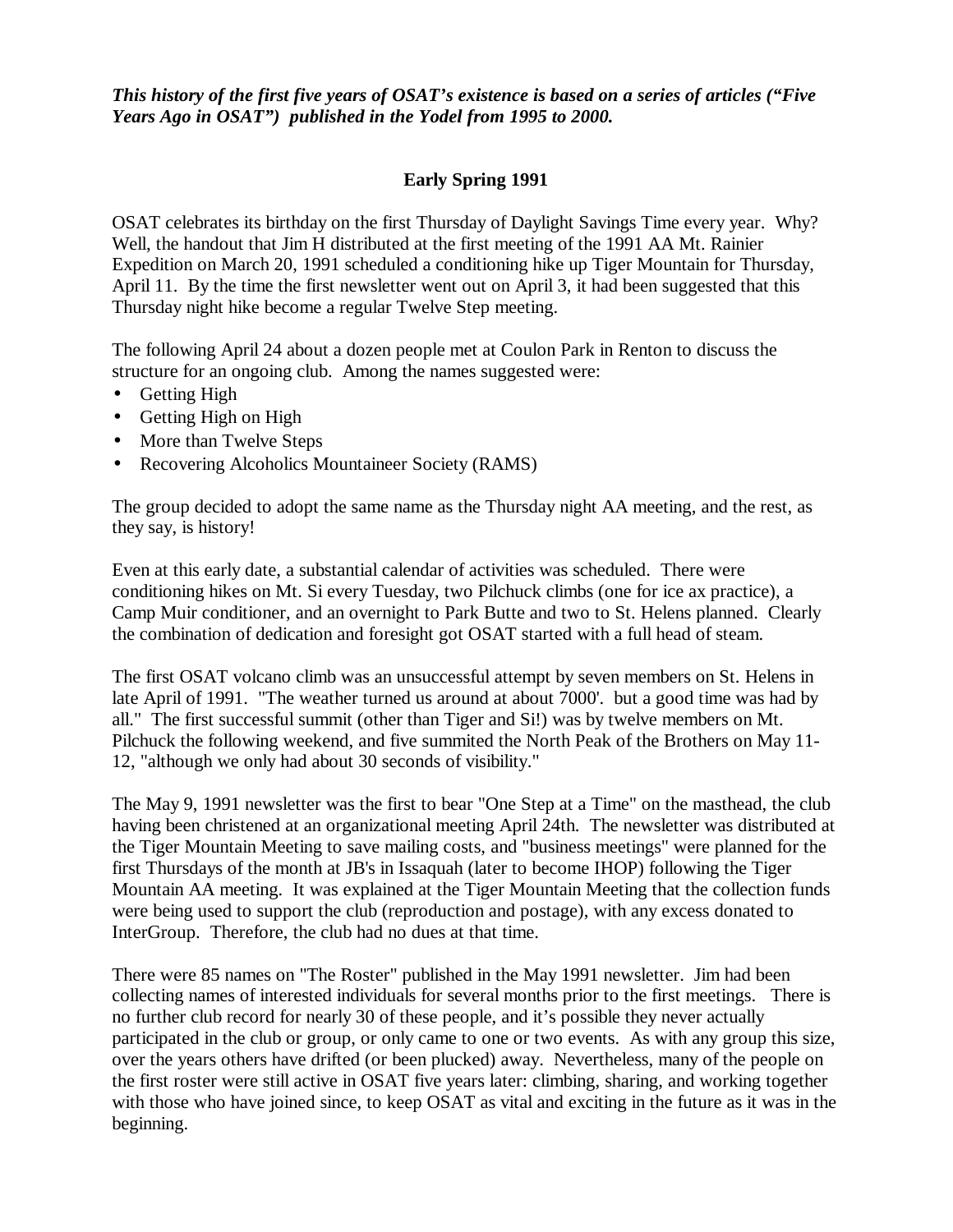# **Late Spring 1991**

The newsletter (i.e. Jim) reported that just three months after getting started, "There is something VERY special about having a meeting on a mountain top after a strenuous hike. Many of us are already very addicted to it!"

The first climb course was in full swing. Paul C led 15 members on a conditioning hike to Camp Muir for the first 12-step meeting at that location. Jim speculated that it was the highest meeting in the history of the state. Prusik training was scheduled for Camp Long, as was a roped travel outing at Paradise at the end of June.

Snow climbs of The Brothers, Granite and Dickerman were successful in May, but the planned Memorial Day climb of Baker was canceled due to bad weather. Four members spent the weekend on Ray's Knoll in Glacier Basin above Monte Cristo, but scrubbed climbing plans when they woke up to the sound of avalanches.

The issue of safety was discussed at an informal meeting in early June. It was determined that every activity would have a leader responsible for determining climber ability (physical, skill, equipment) to participate in an event. Each member was responsible for carrying (at least) the "10 essentials", and the possibility of requiring a liability release was also first discussed.

### **Early Summer 1991**

July 20 1991 is arguably the most significant date in the history of OSAT. Thirty-five OSATers in three teams (designated Green, Red, and White) worked their way up the Emmons Glacier route of Mt. Rainier. Among the twenty-six who summited were sixteen who were there for the first time, and five others who had climbed to the top for the first time in the previous five weeks to give the big group a bit more experience. Twenty-two of the participants had little or no prior mountaineering experience prior to that spring, and on average the climbers who didn't summit actually had more previous experience than those who did! It was Jim's third Rainier summit in a little over a month.

The climb violated the intent of MRNP regulations setting a maximum party size of twelve. This was before the single page "party registration", and each climber filled out their own registration card. Jimmy had told everyone who there color-team leader was, but he became nervous when he discovered that most people had registered with him named as their climb leader!

Jim issued a press release following the expedition, and the story was picked up by the *Bellevue Journal American* and *Climbing* magazine among others. A tribute to the climb published in the August newsletter concluded with a (dry) toast: "To the man who helped more people get higher than anyone else in the State of Washington on July 20: Here's to you Jim! And to the men and women who got higher than anyone else in the State of Washington on that day, and to those with them who gave their all in the attempt: Here's to you, OSAT! Thanks for the memories. You showed that courage, determination, and mutual assistance can overcome the greatest challenge."

OSAT had accomplished its initial goal. In so doing, it also accomplished much more. Jim's goal of having an AA meeting on Rainier's summit had blossomed into a growing, vibrant organization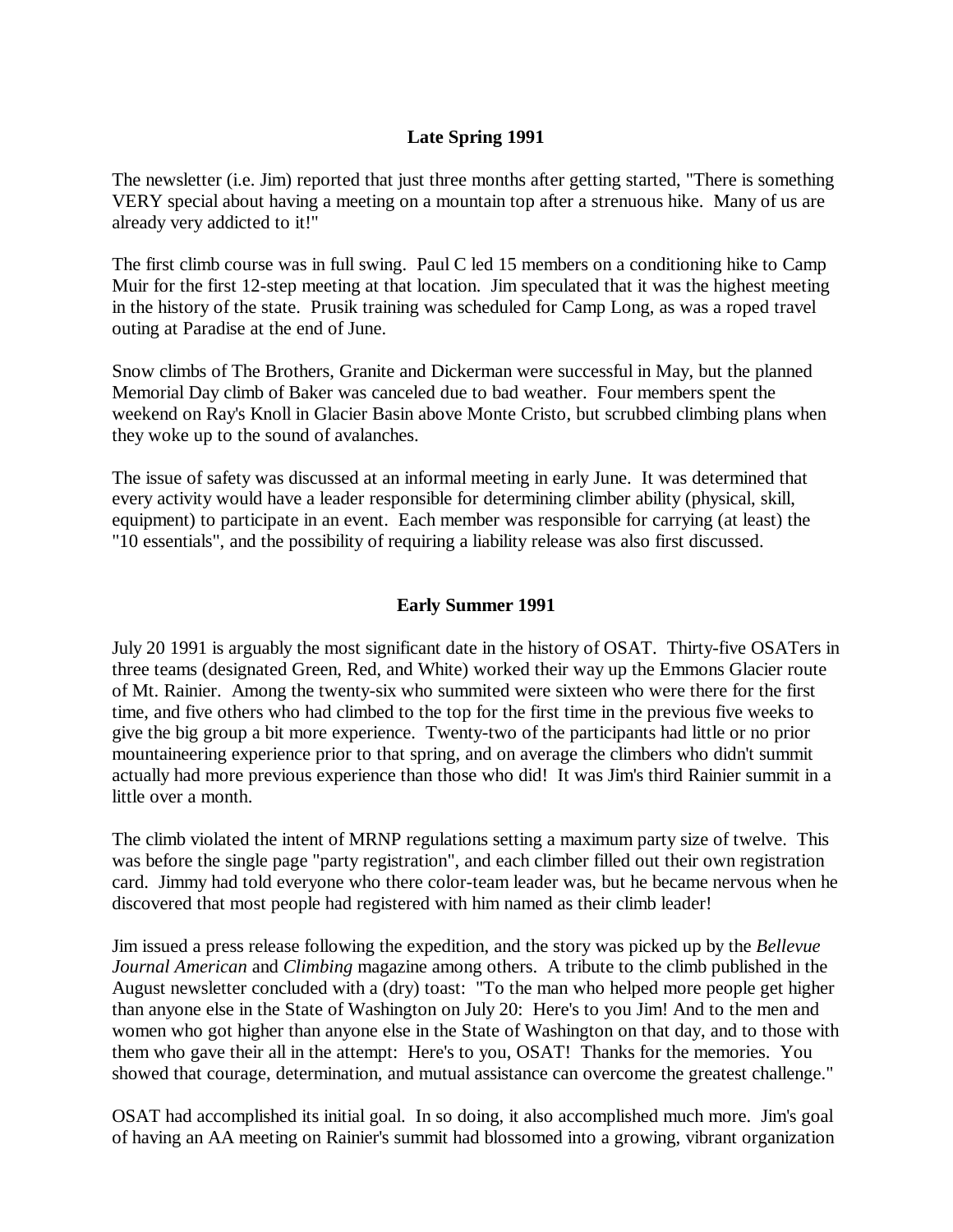with enough momentum, energy, faith, and vision to assure it would continue long after this first glorious dream-come-true.

## **Late Summer 1991**

The idea of having an AA meeting atop Mt. Rainier was the seed from which OSAT grew, but as the first climb grew from anticipation to memory, it became clear it was not the group's *raison d'etre*. A full calendar of events was laid out. An Icicle Creek rock climbing weekend in early August attracted over a dozen members: "A good time was had by all--Eileen rappelling is especially memorable." (Five years later, no one could remember why!) There was also a climb of the Mazama Glacier on Mt. Adams near the end of August on which 11 of 12 summitted. Other late summer climbs included McClellan Butte, Snoqualmie Mountain, Granite Mountain, Merchant Peak.

Attendance at the Tiger Mountain meeting on Thursdays ran 15-30. There was a gleam in Jimmy's eyes when he mentioned that "some people have started identifying OSAT as their home group!" during the latter part of the summer. This was a sign, even more so than the Mt. Rainier success, that OSAT had arrived; it was not going to be just another passing success in the life of Jim H. As another indication of OSAT's permanence, plans were being established to move the AA meeting indoors during the winter, with an optional hike just before. OSAT club meetings were held irregularly, either before or after the Thursday AA meeting. During September, Sunday afternoon meetings were held part way up Mt. Si, and a Tuesday evening meeting also ran for a while on Tiger.

The August 1991 newsletter was the first to identify OSAT as "an outdoor club for members of Twelve Step Recovery programs." It was also the first time that the need for financial support was mentioned: "We would like a donation to cover mailing and other expenses. Five dollars per year is suggested." Also, the idea of a book about the Mt. Rainier climb was brewing in Jim's head. He indicated a desire "to draft a book that would intermingle the individual stories with a narrative on the planning, preparation, and climb itself" and envisioned it becoming published, widely read, and "help some people stay sober" as well as make a little money for the club.

Thus OSAT grew, from the early days when dreams and visions dominated to the maturity of mixing those dreams with the warmth and security of experience.

## **Fall 1991**

In November 1991, OSAT appeared on Recovery Talk Radio, and put an ad in the *Mountaineer Bulletin* and *Sign Post* magazine. A flyer was developed for distribution to halls and treatment centers. The word was still spreading.

As the Thursday Tiger meeting moved to JB's Restaurant for the winter, there was an attempt to begin a Sunday afternoon meeting part way up Mt. Si. This ended after four tries, failing due to too few attendees and too many distracting hikers. The beginnings of a club organization emerged from a couple of meetings in December after the regular AA meeting at JB's. Initially "committees" (i.e. individuals) were identified for service, communication, safety, finance, equipment, and the next Mt. Rainier climb.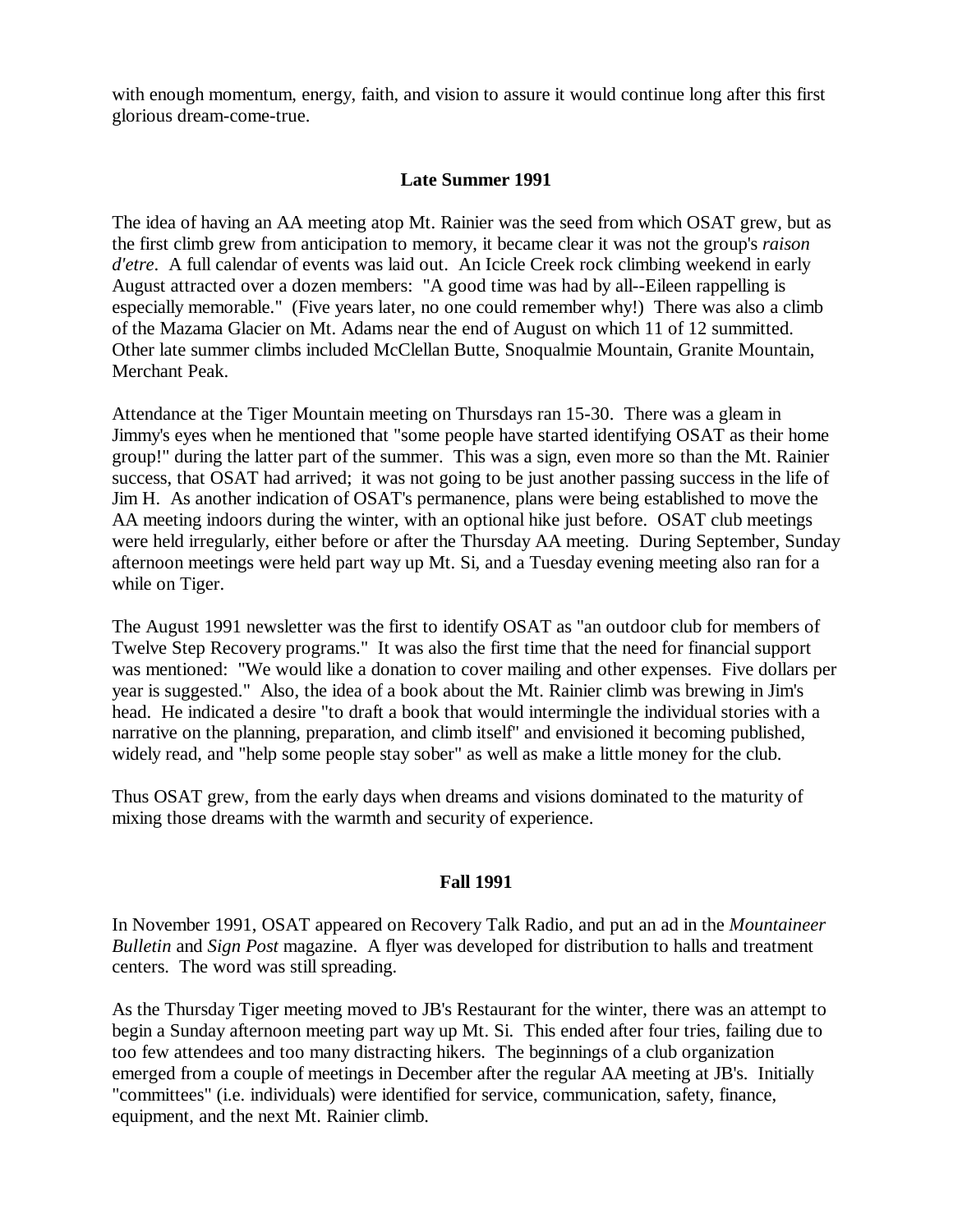Jim led 15 OSATers to the top of Mt. Si on Thanksgiving, continuing a personal tradition for him and beginning a new one for the club. There was also a ski trip to Paradise, a Toys-for-Tots race at Sand Point, and the first OSAT Christmas Party. Between Christmas and New Years a planned Rainier attempt turned into the legendary 1st OSAT winter ascent of Mt. Hood which drew 10 participants, 3 of whom summited. Returning in whiteout conditions, following wands back to the top of Palmer Lift, is a story oft-told since by OSAT old timers who were there. The fact that Jim was not the only leader in OSAT was brought home on New Years Day 1992, when there were three separate events, climbs of Mt. Si and Pilchuck, and participation in a midnight 5K run at Gig Harbor.

The November 1991 newsletter was the first to sport the beginnings of the club motto, which at that time was "Climb mountains and don't slip." To see the rather tortured and circuitous path the motto took in the subsequent year and a half before becoming "Keep climbing mountains and don't slip", check out the Traditions page on the OSAT website.

### **Winter 1991-92**

1992 got under way with the first OSAT meeting in a snow cave atop Skyline Ridge at Stevens Pass. Ten OSATers attended the meeting, although only four earned their snow cave merit badge by spending the night. Thus began yet another OSAT tradition. Luckily the event was planned for early February, as the winter had an unusually low amount of snow. In early March eleven members drove all the way to Goat Flats trailhead above Mountain Loop Highway and hiked up to Three Fingers. A week later seven summited Merchant Peak. Everyone's climbing calendar was filling up fast, with OSAT events planned for three of every four weekends between February and July!

Running at Green Lake was a regular Tuesday night conditioning activity while awaiting the return of daylight savings time and the Thursday night Tiger meeting.

In February 1992 the first international OSAT climbing trip was organized: Jim, Dave and Steve climbed Popo and attempted Ixta in Mexico. In the process they established a long standing record by having an AA meeting at 17,000 feet.

Planning for the second OSAT Mt. Rainier climb was well under way, with some changes instituted so Jim wouldn't get arrested for leading a 35-climber group on the mountain. In the meantime, the February/March 1992 edition of *Climbing* magazine featured a short item about the first climb the previous year.

## **Early Spring 1992**

On April 9, 1992 OSAT began its second year. As has been the tradition ever since, the club celebrated its anniversary on the first Thursday evening in Daylight Savings Time by re-initiating the Tiger Mountain AA meeting. The previous weekend a dozen climbers made an attempt on Mt. St. Helens, and got to about 5,400 ft before succumbing to lots of "snow, snow, snow", but they reported a "great meeting, good exercise, fun time was had by all." The other major climb in April was The Brothers.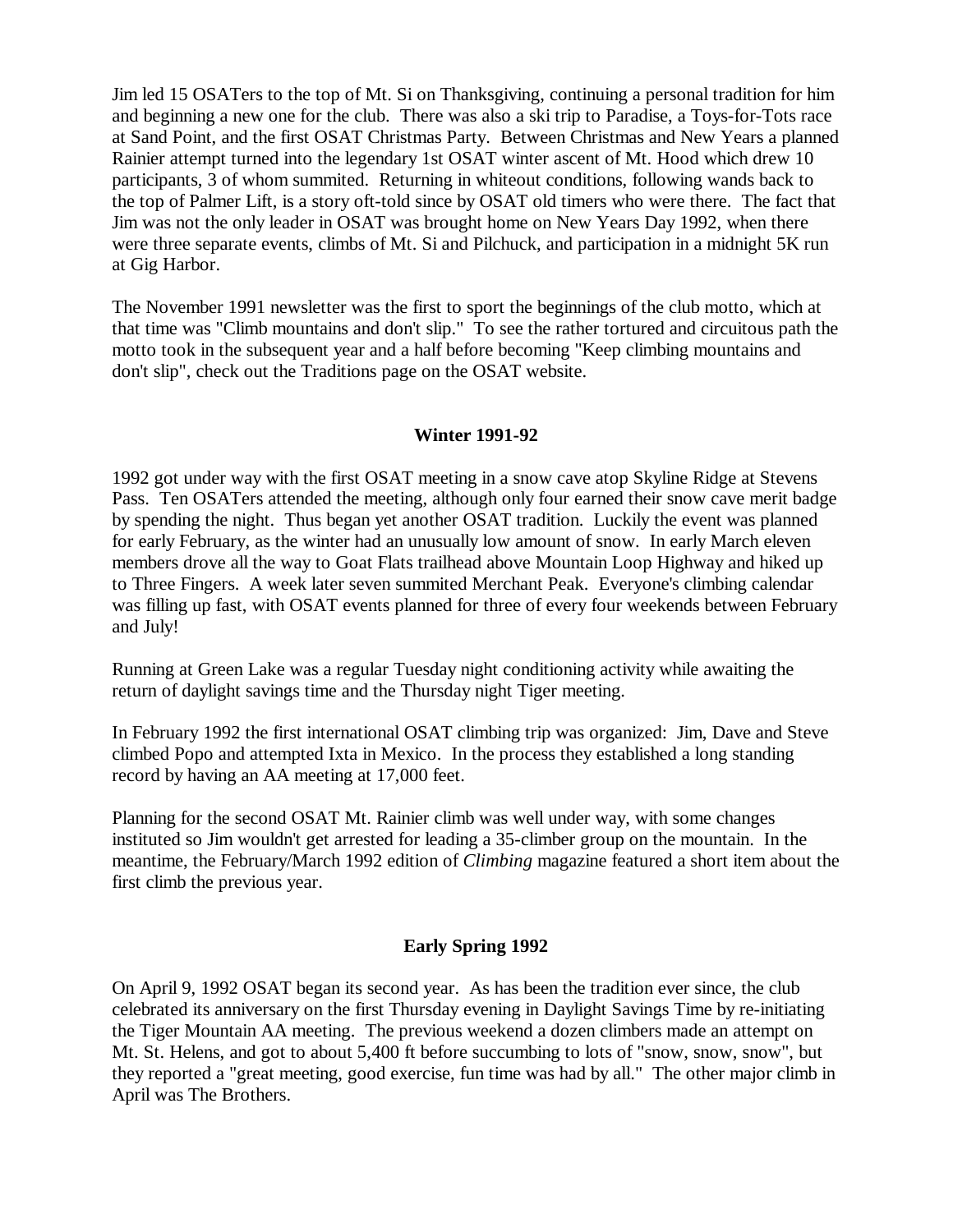Instructors outnumbered students 14 to 11 at the Stevens Pass ice ax practice as the second annual climbing course hit the mountains. It was a great day with sun, soft snow, and a special meeting atop Cowboy Mountain.

OSAT was being exposed to more and more of the community. At the April business meeting it was decided to take the OSAT story to treatment centers. Later in the month Jim, Karen, Steve, and Robert were on Recovery Talk Radio, and Jim and Steve made a presentation about OSAT to the Federal Way Rotary club.

# **Late Spring 1992**

As the Thursday night meeting moved back to Tiger Mountain in April, it was noted that the meeting was held there during its first season rain or shine. Although members were prepared to adjourn to JB's (now IHOP) "in case of VERY inclement weather", it never happened during that first year. In those days a brief "club meeting" usually preceded the AA meeting atop Tiger. Steve and Karen were in charge of the meeting then. Some of the attendees regrouped at JB's afterward for food and more fellowship.

On April 1, 1992 ten members held a club business meeting at Walt Q's work. A number of important decisions were made and ideas discussed. An initiation fee of \$12 and annual dues of \$12 were approved, and it was decided to have a membership card. A policy that expenditures over \$50 required group approval was adopted. Francy S was in charge of finances in those days. (The initiation fee was dropped some years later, and the expenditure limit raised when a more formal organization was established.) There were over 140 names on the mailing list in May newsletter.

Interest in the climbing course demanded a second ice ax arrest outing to Stevens Pass in May, which, like the earlier trip, was highlighted by the 12-step meeting atop Cowboy Mountain. Six climbers responded to Jim's "must be in VERY good shape" challenge and summited Whitehorse (6000 foot vertical in 6.5 hours). Later in May five summited Shuksan with good weather, a good meeting, and a scare from a falling boulder.

The Memorial Day Weekend hike to Camp Muir was, indeed, memorable. Here's the newsletter report in full: "24 OSATers made it to Camp Muir in good time on a warm (hot) day. It was a special time, a magical day. Some of my memories? Sitting together in the snow facing south, throwing snowballs at the camera buffs who ventured out to snap a group photo; asking Francy if "balance in one's life" was the same as "cross-training"; watching JR proudly hike the last few yards to the meeting; waiting forever to be served at the restaurant and not caring."

The quotation from The 14th Dalai Lama of Tibet first appeared in the March 25 1992 newsletter. Jim H was first exposed to the quotation about the spirituality of mountains from the Dalai Lama in a drama concerning mountaineering. He made the effort to get the full text of the quote, and began including it in the club newsletter. The quotation became a cherished tradition of OSAT, reminding us why mountains and mountaineering are important in our lives.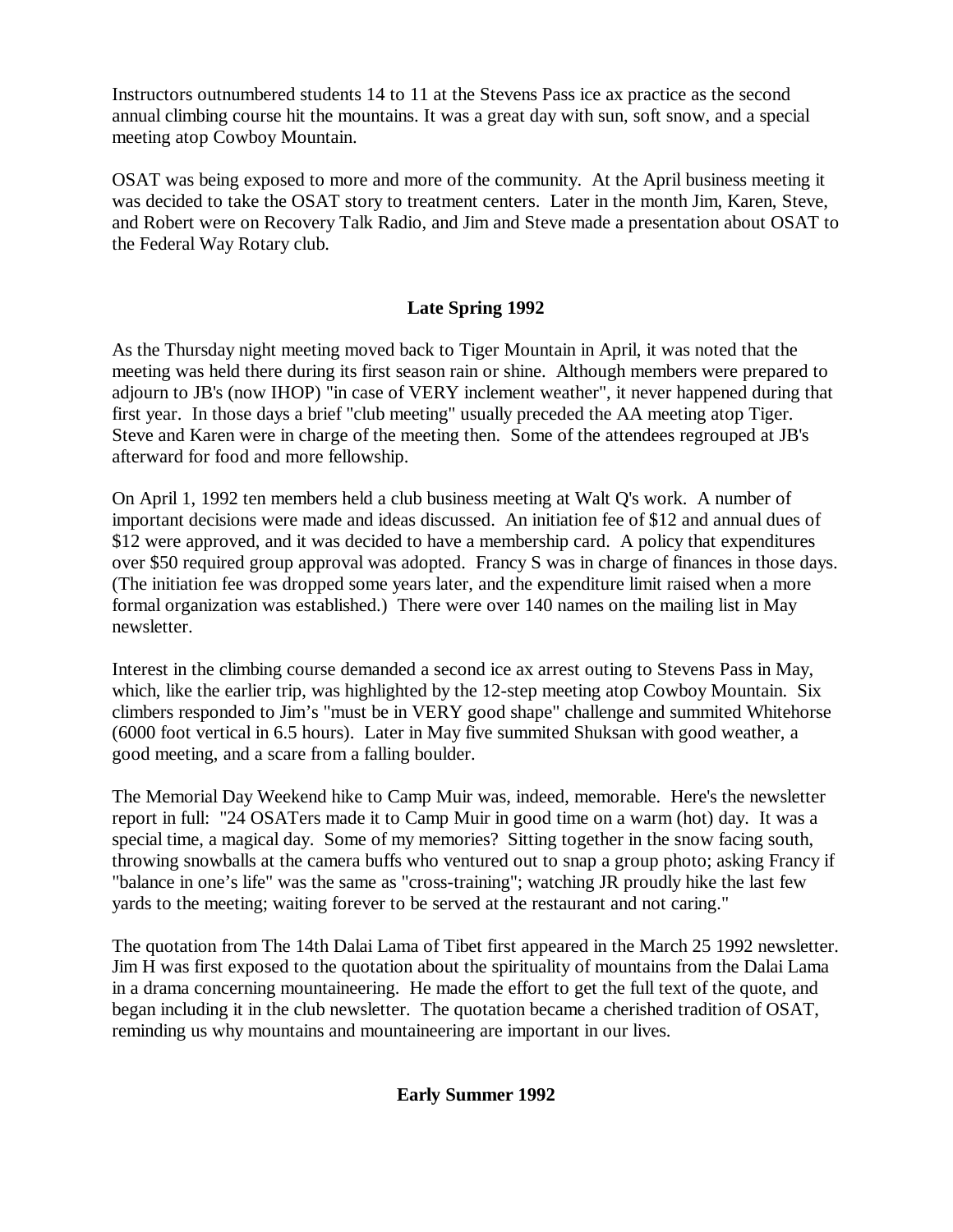During OSAT's second summer, the Thursday night Tiger Mountain AA meeting became so popular, with usually at least 40 people attending, that it was decided to add a Tuesday evening meeting. Anne G (now Anne B!) joined Steve S in coordinating these meetings. In July, a new Lake 22 AA meeting was initiated in a driving rainstorm by seven hearty OSAT-North-ers. Dick H and Teresa H coordinators, this meeting quickly grew in popularity due in part to the fantastic, and very spiritual setting. Jim and several other OSATers also started a Union Club Meeting in Renton.

As Jimmy moved apartments, his old personal phone number which had doubled as the OSAT phone, became a dedicated OSAT line. In addition to linking people seeking information with those providing it, the recording began to be used as an activity information line. Thus, the OSAT hot line was born. In July, Jim also began the practice of publishing "Current Club Traditions" in the newsletter.

A couple of June Rainier climbs attempted the DC route. Five of nine climbers summitted on one trip, while the other had to abort from Camp Muir in snow in poor visibility, with Greg taking the compass bearings and leading the way down.

At the beginning of the summer, OSAT mourned the passing of a member of the first OSAT Rainier climb, John Codling. John had made a name for himself for having gotten lost on his first Mt. Si climb. Jim accepted responsibility for having gone ahead and leaving John and a companion, both unfamiliar with the trail, to descend in the darkness by themselves. John's honesty, work ethic, willingness to help others, and positive outlook even when facing the health consequences of his smoking endeared him to his fellow climbers "Hiking up the trail, smiling, with his red cheeks radiating joy and friendship."

OSAT harriers initiated another tradition that second summer, fielding a team for the Ashford to Oceanshores Relay Race which completed the course of over 160 miles in less than 20 hours. The team included Dick W, Dave B, and Paul C, and were supported by Karen.

Meanwhile, OSAT climbers were busy adding to their skills by completing various Mountaineers courses. A Mountaineer scramble up Wahpenayo led by Jim included Shirley, Charlie A, Dick W, and Mike D. A week later Jim and Shirley were joined by Greg A and Dave N on a climb up Chimney Rock, and a Granite Mountain hike in the rain included many OSATers who are active to this day--"all made it to the summit and back without drowning. Barely.".

#### **Late Summer 1992**

The two OSAT Rainier climbs in July 1992 both featured memorable events. The DC climb ended up splitting into two summit parties on consecutive days due to Jim and Shirley waiting an extra day at Ingraham Flats. This is probably the only time in recorded history that Shirley asked to wait and rest before heading for a summit. Those who summited the first day included Dave B (his first), Hoot, Charlie, Robert and John R. They held a memorial moment for John C, whose widow and son were simultaneously participating in the moment from the top of Crystal Mountain. Jim and Shirley summited the next morning ahead of an RMI group led by Phil Ershler.

The following weekend while ascending the Inter Glacier John S spent an hour on a one foot ledge about twenty feet down in a crevasse after a snow bridge collapsed while he was walking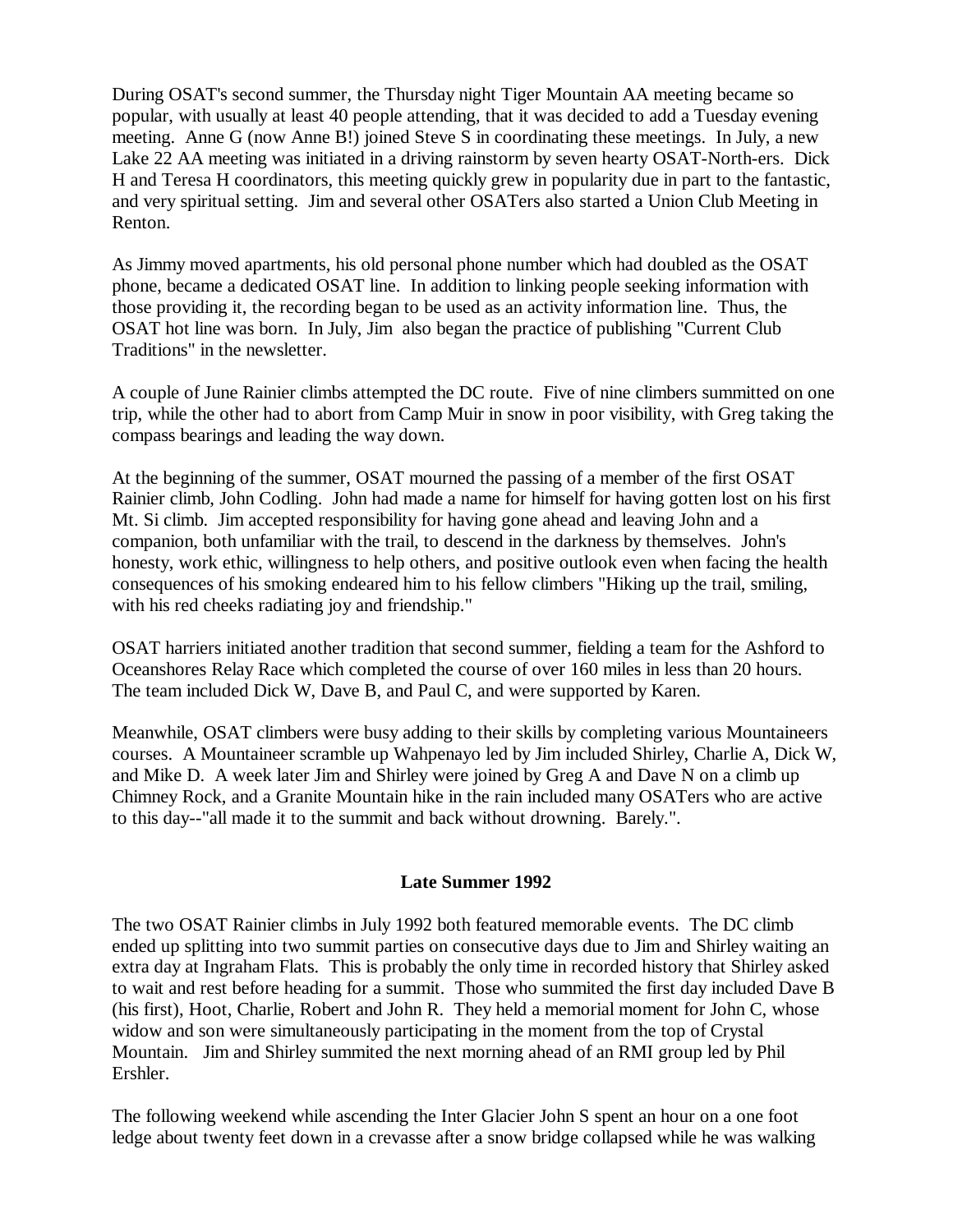across it. Getting John out to safety is an adventure none who participated will ever forget, and those who missed the experience were treated to detailed accounts, one by the "victim" and one by Jim as lead rescuer, which were subsequently published in the *Mountaineers Bulletin*.

In August a dozen tackled Glacier Peak. Nine summited in partly cloudy, very windy conditions with a short pitch of steep ice near the top requiring a belay. The long hike out, partially in darkness, suggested that it would be several years before the participants forgot the pain and would climb Glacier again in two days.

Paul C volunteered to organize family hikes, and the OSAT AA group established some specific operating guidelines and traditions for itself, such as no smoking in the circle, dogs must be kept under control at all times, birthday night traditions, etc. As Fall approached, the club anticipated the first OSAT Retreat in September. The calendar was chock-full of October-December events, climbing, running, parties, and meetings.

### **Fall 1992**

OSAT organized its first retreat in the Fall of 1992. The spectacular Peggys Pond area was selected. In spite of iffy, cold weather with snow showers, 22 OSATers showed up including Dave N and family with the help of a pair of llamas. A wonderful candlelight meeting highlighted a weekend in which the glacier climbers slogged up Mt. Daniel while the rock climbers scrambled up Cathedral Rock. A touchy situation arose when the ranger showed up at camp and advised that everyone could be fined \$50 each for breaching the party limit of twelve in the wilderness. In the end, he proved to be a friend, and left the group with a warning.

Later in September Shirley and Terri hiked the Pacific Crest Trail from Snoqualmie to Stevens, enjoying the autumn foliage and completing the trek in fresh snow. Over a dozen OSATers traveled south to hold one last Camp Muir meeting (#6), "including a young man with 30 days of sobriety who did not know about the meeting until he as almost there" (Ivar S, who became an active member). Fourteen showed up for an Icicle Creek rock climbing seminar and got "pumped".

Organization of the club advanced during the latter part of the 1992 climbing season. Twentyone members attended the September "business meeting" (what we would now call the "club meeting"), many of whom are still active in OSAT. It was decided to have such meetings on a monthly basis. Prior to this the business meetings had been held on an *ad hoc* basis. Expenditures were approved for an advertisement in the *Mountaineer Bulletin* and to purchase the first club equipment at the Mountaineer equipment sale. The idea of turning OSAT into a non-profit, taxexempt organization was first discussed, and a call went out in the newsletter for anyone knowing how to go about this. (It wasn't until three years later that non-profit incorporation and taxexempt status were actually obtained.) Responsibilities for club communications were broadened with Teresa taking charge of newsletter distribution and Linda Z running the hotline.

As the Tiger Mountain Thursday AA meeting prepared to move to JB's (now IHOP) at the end of October, it was decided to start up a Sunday morning meeting on the mountain in hopes of providing an AA meeting in a wilderness setting throughout the winter. We were still ending meetings with "Keep climbing mountains and don't slip in between", but for the most part OSAT looked and felt much as it does today.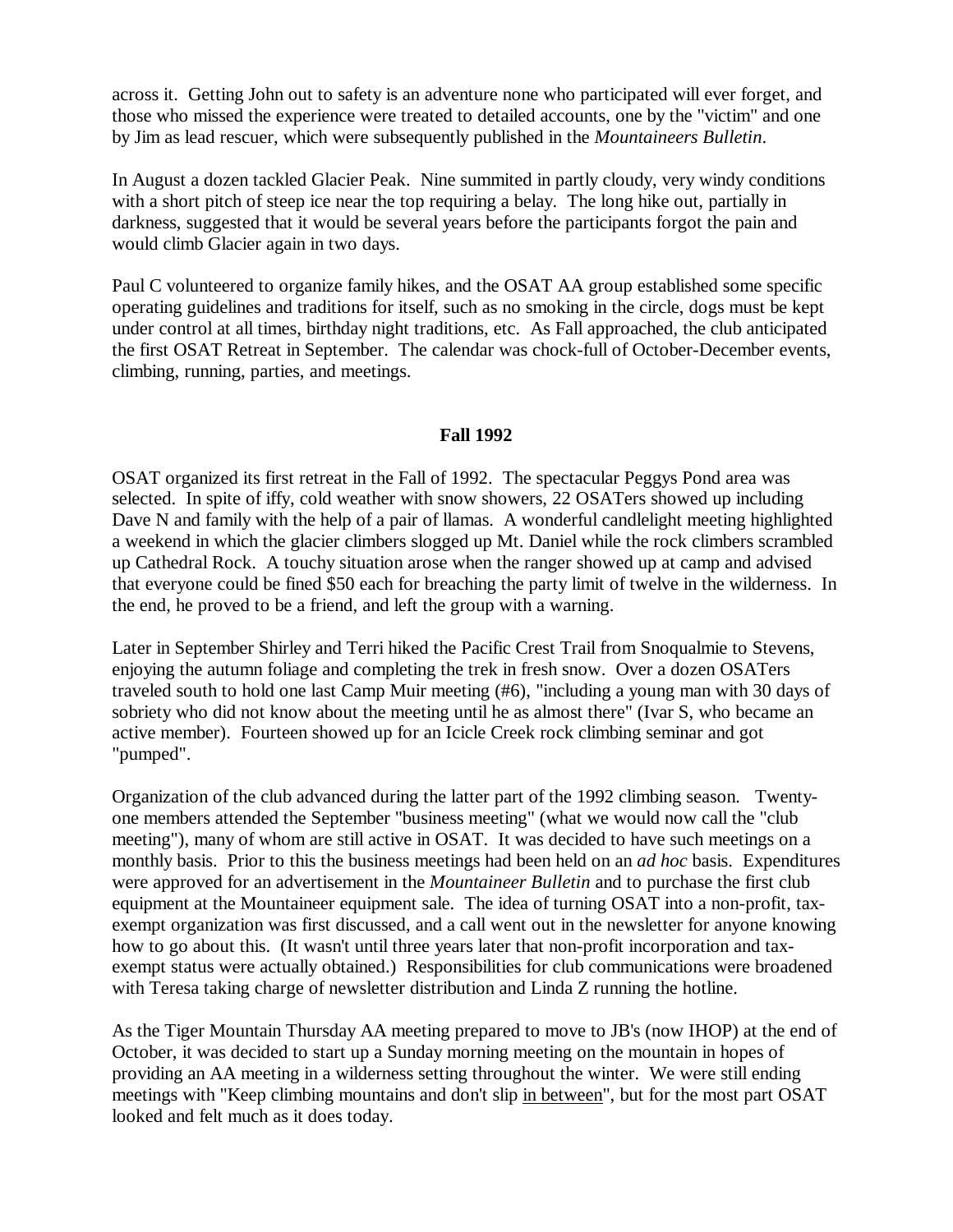### **Winter 1992-93**

OSAT approached its second winter repeating a number of first year events which thus established them as "traditions". At the same time, club members continued to innovate and develop new ways to have fun together.

In October rainy climbs were made of Del Campo (successful) and Kaleetan (not quite as successful, but beautiful with an early snowfall nonetheless). In November another rainy trip up the Three Fingers trail only got as far as Saddle Lake, with some of the party not even getting out of their cars at the trailhead!

Karen hosted the first OSAT Halloween Potluck. Tom M led TWO trips to Scenic Hot Springs Snow greeted twenty-five who showed up for the second annual Thanksgiving Mt. Si hike (fifth annual for Jim). A smaller group headed up to Annette Lake the same day.

The runners busied themselves with the Toys-for-Tots run and then the Seattle Marathon. Jim, Bob C, Heidi and Karen S all finished the 1/2 marathon, while Anne G (now B) and Greg A both completed their first full marathon, to the cheers of Karen, Steve S, Dave B, and Hoot.

In early December nine OSATers completed a classic climb up the Hogsback route on Hood. It was a beautiful day, with few others on the mountain. Clean cold air, good hard snow (which later gave way to knee deep powder, and then to patches of ice) led to "a glorious day...Sometimes there are days when everything seems right, when it's exciting just to be alive, and you know without a doubt that God loves you and wants you to be happy and make it to the summit."

OSAT hadn't yet begun having Gratitude Dinners in 1992. Nevertheless, there was lots of gratitude to go around. A sculpture of Mt. Rainier was bestowed at the Christmas Party, inscribed "1st Annual Service Award, Presented to Jim Hinkhouse, Founder OSAT".

## **Winter 1993**

The first OSAT New Year's Day hike (in 1992) was on Mt. Pilchuck, but wintry conditions led to moving the 1993 event to Mt. Si. The trail was icy, and there were many horror stories related by the 15 or so who made it to the summit meadow area. Chuck was the only one to tackle to Haystack, but the weather was beautiful and "visibility was extreme."

The second annual Meeting in a Snowcave was led by Greg. Three caves were dug, twelve attended a meeting in the larger one, and eight spend the night. Everyone enjoyed themselves, although they just barely got home because of road closures due to avalanches.

A business meeting in December featured Greg A's Denali slides, and in February the club was treated to Jim & Shirley's Ecuador slides. The first official OSAT T-shirts were designed and ordered. Jim, Steve, and Karen also began making slide presentations about OSAT to share with regional treatment centers.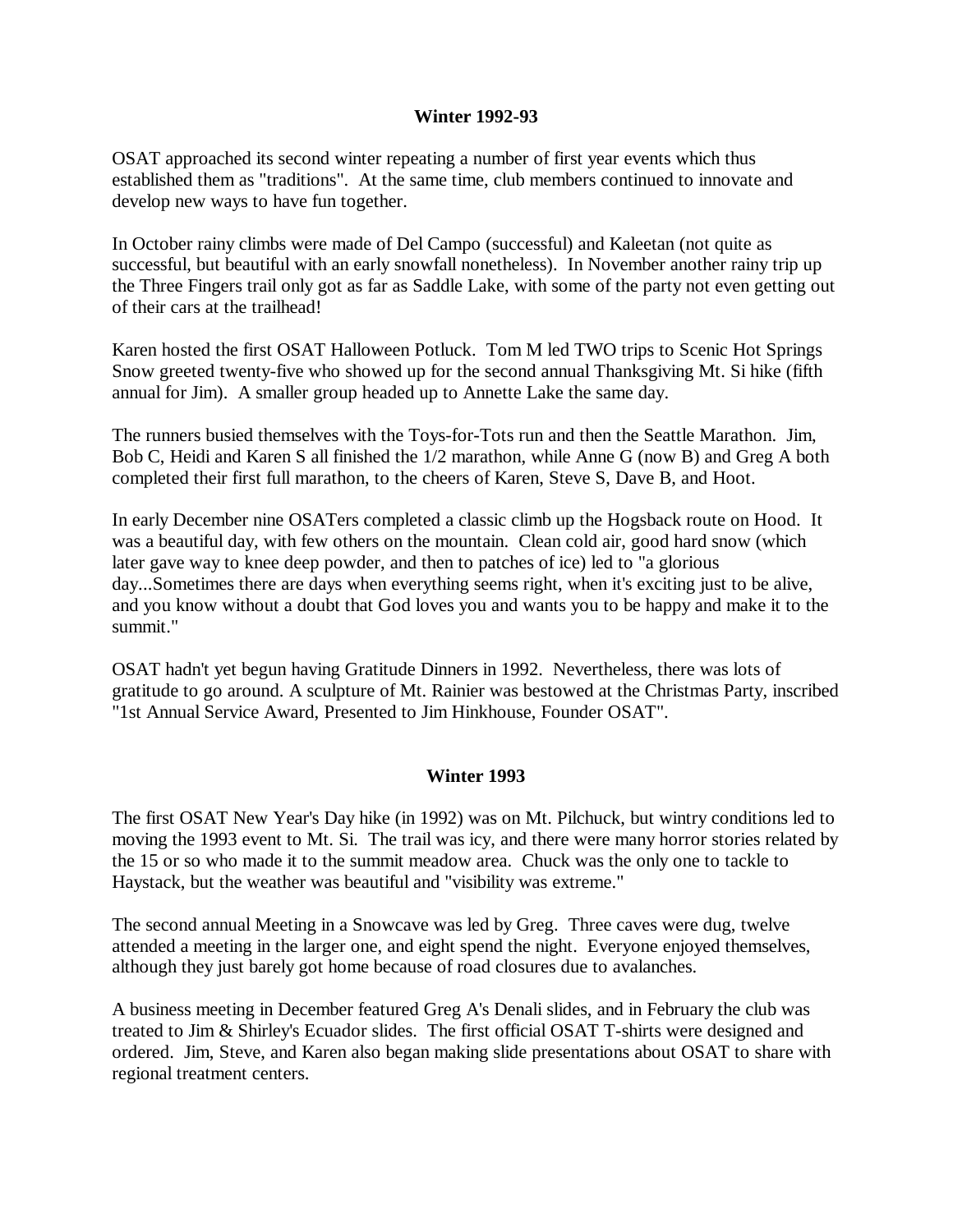The Thursday evening meeting moved back to the "new" Issaquah IHOP (previously JB's), and the OSAT North people began meeting at Granite High School parking lot where they decided where to have their meeting, usually someplace off the Mountain Loop Highway.

# **Spring 1993**

Winter 1993 closed out with Dave N leading eight OSATers on a Valentine's Day hut ski adventure. The trip in was under threatening skies, but after a snug, friendly, and warm evening in the hut the group awoke Sunday morning to beautiful clear views of Rainier, Adams, and St. Helens.

Spring is a special time for OSAT. Just like the trillium and avalanche lilies, we emerge from the winter fresh with enthusiasm for life and a readiness to bring joy and excitement to anyone who happens to be in our vicinity. OSAT's second birthday was celebrated as its first, with the return of the Thursday Tiger meeting to the summit at the start of Daylight Savings Time. Dave N amazed everyone by showing up at the summit with a decorated cake. The third year of Tiger meetings also saw more and more people using the trail directly up from the end of the pavement, as the regular West Tiger 3 trail was under repair. At the time, what is now known as The Cable Line was a scant track following the buried cable, barely recognizable as a trail, It also marked the emergence of theft problems at the Tiger Mountain trailhead.

Terri S began the Meadowdale Park Beach Monday evening OSAT-AA meetings that spring. This was the predecessor to what later became the Carkeek Park OSAT-AA meeting. Terri set a seemingly unmatchable longevity record as an OSAT-AA meeting chair with years (and years, and years) of service to OSAT. Dick and Theresa also resumed the Lake 22 OSAT-AA meetings that spring.

The third annual climbing class welcomed 13 "rookies" to climbing and to the club. With substantially fewer students, the class was a bit less formal in 1993, but included 3 ice ax arrest field trips and lots of personal instruction. The main Mt. Si trail was closed for the first half of the 1993 hiking season, so we all became more familiar with other conditioning climbs off I-90: the old Si trail, Tenerife, McClellan, Bandera, and Granite.

# **Early Summer 1993**

The spring and early summer of 1993 marked an explosion of OSAT AA meetings. By July there were six weekly: Tiger on Tuesday and Thursday evenings and Sunday mornings, Meadowdale Park Beach on Mondays, Lake 22 Sunday afternoons, and Pete Mountain in Enumclaw on Wednesday evenings. A group conscience at the meetings resulted in adoption of the OSAT Preamble written in April, and thus the OSAT "wilderness AA meeting format" and the distinction between the AA groups and the club was formalized.

With the preamble also came the final formulation of the motto "Keep climbing mountains, and don't slip." The newsletter had carried a number of versions of this saying through the first two years of OSAT's existence, including:

"Climb mountains and don't slip"

"Keep climbing mountains and don't drink in between."

"Keep climbing mountains."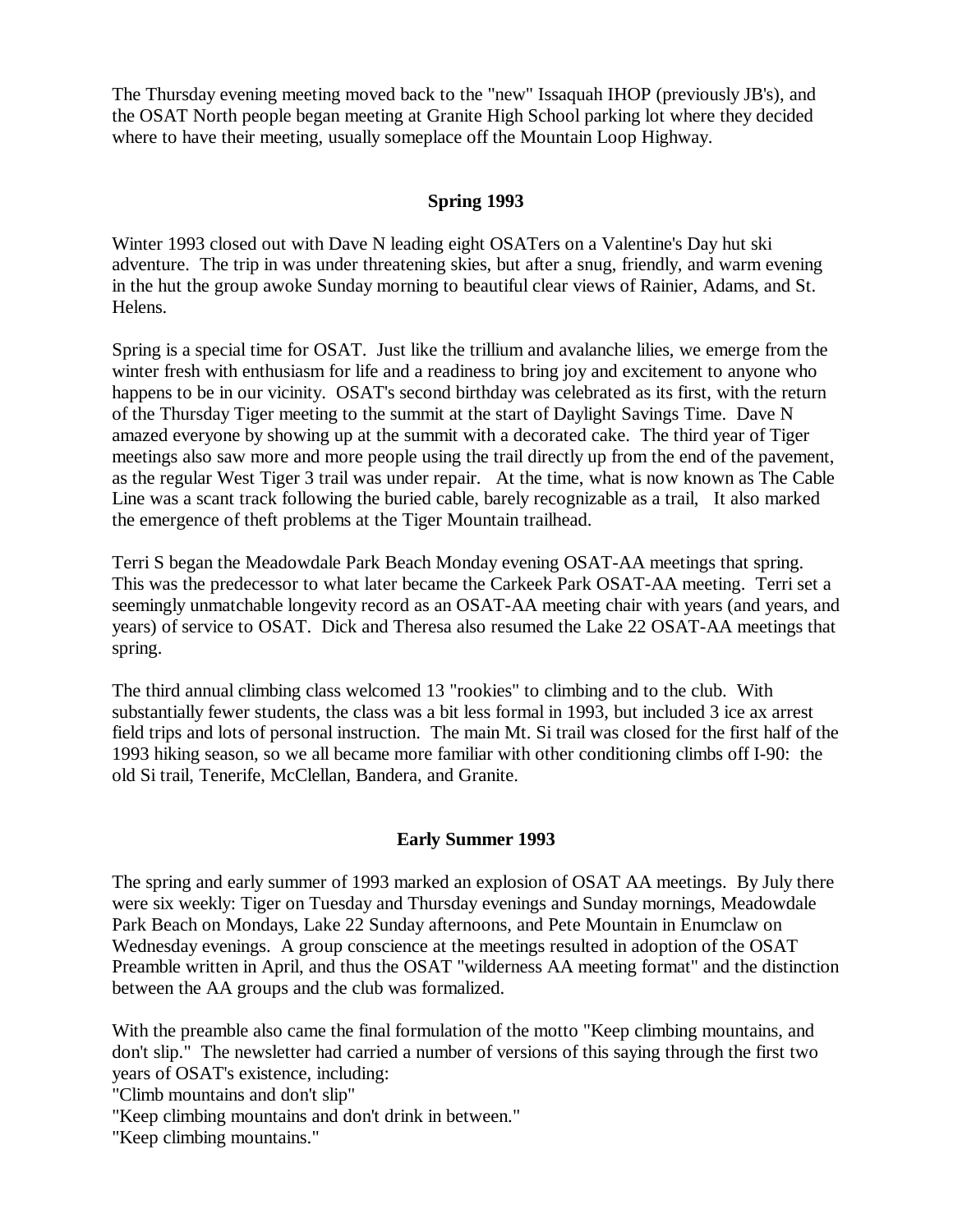"Keep climbing mountains and don't slip in between."

Jim also called for the eventual development of bylaws and election of officers or trustees or directors. "Yes, we are getting big enough for this AND yours truly would like a little less to do" he admitted in the first newsletter to bear the "*OSAT Yodel*" banner (May 18, 1993).

On May 16th Jim, Greg, Robert, Charlie A, Chuck T, and Rik summited Mt. Baker up the beautiful Boulder Glacier route. This climb concluded the first OSAT ascents of all the Washington state volcanoes. Robert T and Jim had been on all five: Rainier and Adams in 1991, Glacier in 1992, and St. Helens and Baker in 1993.

The May 1993 *Yodel* also carried a thrilling account of a first Rainier summit on the first OSAT climb two years before, by Anne G (now B), who received her 10th birthday coin on that climb. After recounting how she felt at different points on the climb (nauseous, hungry, dizzy, disoriented, weak, scared) Anne concluded "I am definitely looking forward to doing more of this". As they say, some of us are sicker than others!

# **Late Summer 1993**

Challenges of a growing club surfaced in the summer of 1993. At the June club meeting the problem of "equal access" to OSAT sponsored events was discussed, as some were complaining that climbs were full before they were published in the newsletter. A number of OSAT traditions were proposed in July concerning the development of a Climbing Committee and an OSAT Technical Leader List. These suggestions gave way at later meetings to the less formal organization of climbs that exists today, with the climbing chairman simply responsible for keeping a healthy list of activities available and the leader and participants mutually qualifying each other for their participation in a given event. All of this seemed pretty important given the expeditions being considered: OSAT climbers were beginning to look for international adventure, and the July 1993 *Yodel* contained the first notice for the February 1995 Kilimanjaro Expedition.

Jim used to keep track of how many meetings OSAT had conducted at Camp Muir: Bob C led #7 in May just days before his departure to Denali, #8 followed on June 6th, the day after the roped travel field trip in Pinnacle Basin, and #9 included sherpas and climbers on the third of three Rainier climbs conducted: in 1993. First-time summiters on the first OSAT "slow" (3-day) climb included Ivar, Francy, and CC. This trip featured a move from Muir to Ingraham Flats on the middle day, and one highlight was Francie declaring victory in using a pee bottle. Tom D also was on this climb. The second climb was up the Emmons (Doug and Rik sat out the summit day at Camp Shurman after Doug needed to turn around an hour or two out of camp) and the third climb in mid-August featured exciting crevasse crossings on the Ingraham direct and was Scott H's third Rainier climb in three weeks! In addition, Robert, Charlie, Jim and Anne climbed the Kautz Glacier route.

Other events that summer included OSAT rock climbers up the Tooth behind Bob C and down to Smith Rocks following Anne G's (now B) lead, a car camp at Ipsut Creek, an Enchantment Lakes encampment holding the first OSAT-AA meeting at Snow Lake, the first Mt. Si Breakfast fund raiser (Linda Z and Laara's first time to the top of the Haystack), and Carol P celebrated her first Rainier summit by providing beginning kayak lessons below Snoqualmie Falls. Eleven OSAT climbers had Olympus to themselves later in the summer, and a few climbed Mt. Constance on two separate climbs.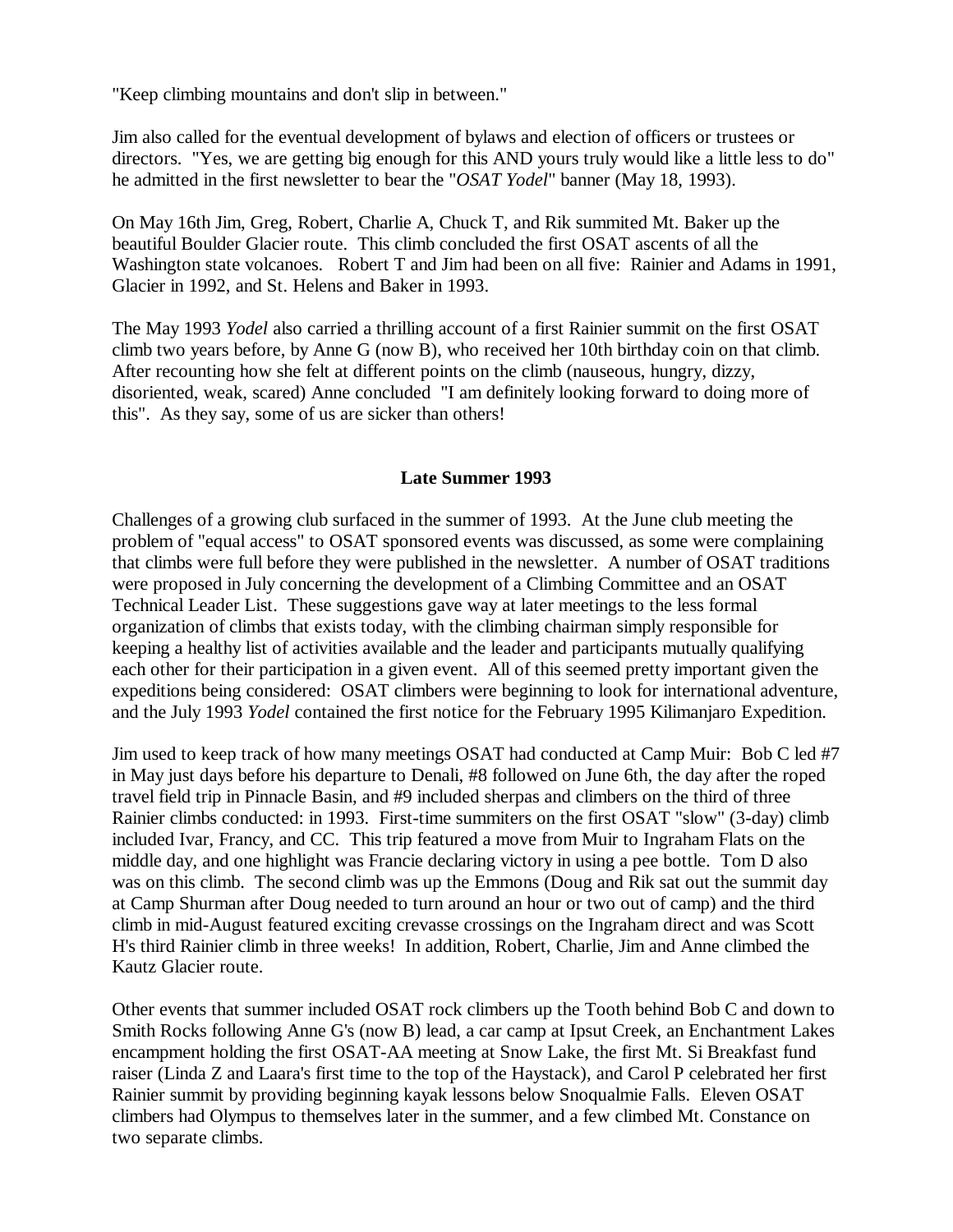Twelve candidates vied for the five spots in the first Board of Servants election (they weren't elevated to the level of "Trusted" servants until later). The campaign speeches were reported to be spirited, and there was talk of developing political parties within the club, with the Liberal Rock Jocks facing off against the Conservative Scramblers and Moderate Alpine Ascenders.

#### **Fall 1993**

The Autumn of 1993 brought several firsts to OSAT. The first BOS (subsequently (BOTS) was elected in October: Terri S (chair), Dave B, Karen P (C), Steve S, and Bob C accepted the "honor and privilege" to serve the club. They got right to work in establishing the roles and responsibilities of eight committees. The first OSAT ice climbing seminar was conducted on the Nisqually Glacier, and Joseph H and is friend Joe began the first OSAT MOFA course -- sixteen eventually graduated, significantly elevating the level of self-reliance and safety of OSAT climbs.

In October Paul C tackled the Twin Sisters east of Bellingham. Rik and his daughter Hillary joined him on the North Twin, while Kathy O followed him on a heroic bush-whack up and down the South Twin. The rock on the Twins is unique in Washington, it trashes your gloves, grabs your boots, and makes you feel like Spiderman.

Other memorable climbs included the Snoqualmie and Guye duo on the day before the big Halloween party at Steve and Francy's, and finally (on the third try) a successful climb to the Three Fingers lookout.

Jim celebrated his 15th AA birthday with Shirley by hiking though the Enchantments in a single day, his eighth consecutive year in "this hallowed ground". They met three OSATers who were spending a weekend fishing, which helped solve the logistics of going in Mountaineer Creek and coming out Toketie & Snow Creeks. Jim described Shield Lake as perhaps his favorite spot in Washington: "The short larch trees are like old friends - I talk to them and they seem to answer me. I recognize familiar granite benches and boulders. The fall colors are everywhere. Above the cliffs and peaks and below is the sparkling lake ... we reach the lake shore too soon, but the walk on the plush, grassy meadow is also a delight."

#### **Fall/Winter 1993-94**

The last Thursday Tiger Mountain. meeting of 1993 ended up being quite an adventure. The meeting was sparsely attended, since 16 members were beginning their MOFA course, but rescue and evacuation skills got a real world test due to a badly injured knee. "It made me aware that one must be prepared when hiking or climbing. We shouldn't take anything for granted, even on a simple evening hike one needs to carry the ten essentials. A little extra weight was worth a lot when it was needed. Thanks to the OSAT members who stayed with me - it eased the pain." Some neophyte OSAT Tiger rookie, right? Wrong!! None other than the venerable Tom M. As Jim said, "If this can happen to Tom, then it can happen to anyone..."

Thanksgiving 1993 found Mt. Si under a mantle of snow, and 25 OSAT hikers built up their appetites by trudging up the trail on a beautiful day. Many brought crampons, mindful of hazardous trail conditions the previous year, but most made it to the gully without them. The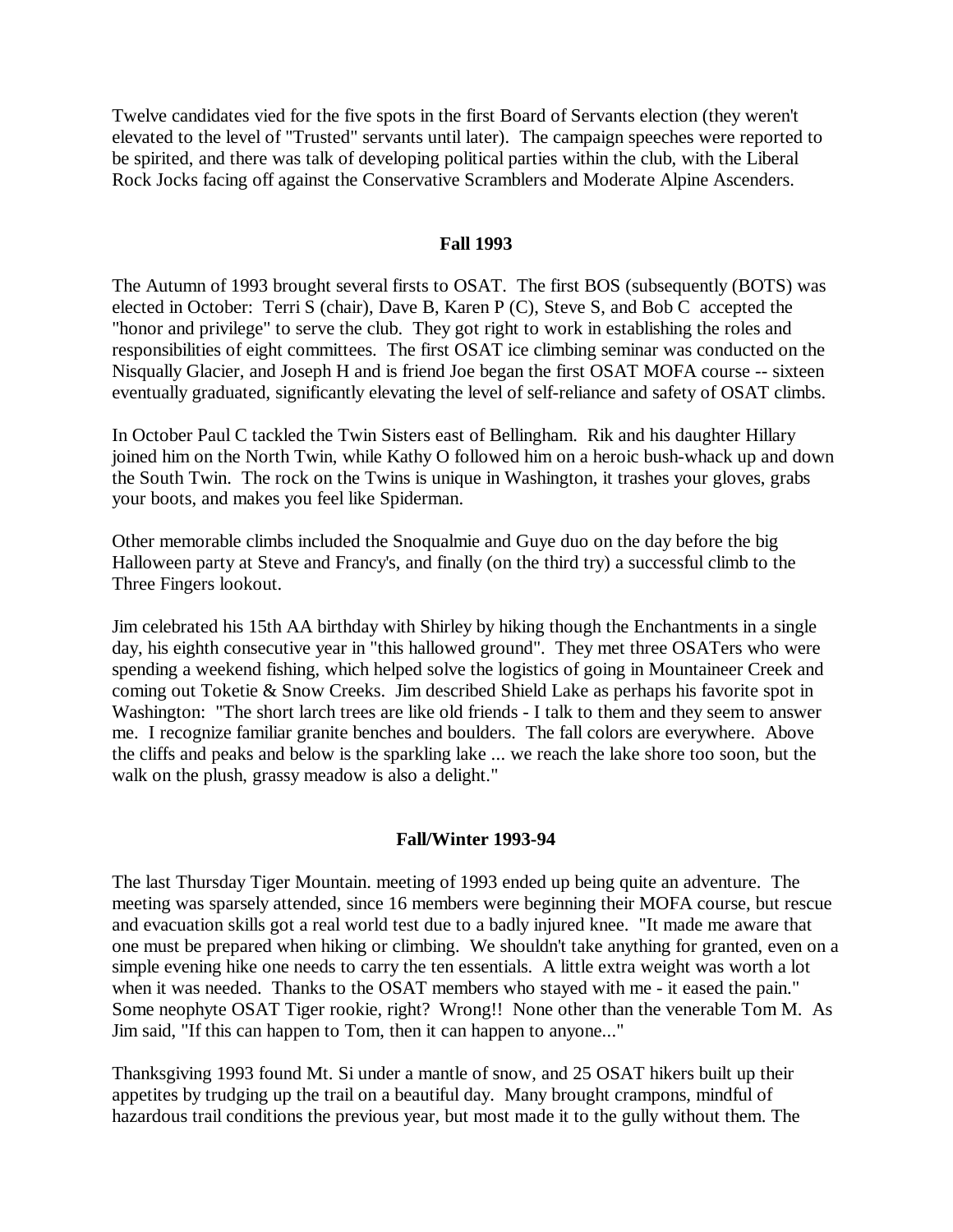haystack "looked a little treacherous, and most of us turned around", but Dave N and Rik could not resist getting the very best possible view for the day from the summit.

Bob C led a successful December by eleven climbers up Mt. Hood. John and Kim hosted about 40 at the Holiday Party. Linda Z reported on the New Years climb up "Mt. Sigh" in icy and snowy conditions: "Steve and Francy talked me into it...When we finally reached to the top, I cried tears of relief...I wanted to be lifted off by helicopter." It was on this same Mt. Si climb that Susan R, who had essentially zero experience, learned to rappel down the snow-and-ice filled gully from the Haystack!

Although many OSAT traditions were well established by this time (winter of 1993/94), lots of important changes were taking place as well. As BOS Chair Terri S observed: "Jim H devoted innumerable hours during the previous three years to the organization of OSAT...In fairness to Jim and to be responsible to ourselves, we must divide the workload... It is time OSAT became self supporting in labor as well as in funding...As much as we try to fight change, sometimes it is necessary." The challenges of organizing on this basis were many, but the wisdom of launching OSAT into this new era is now unquestioned.

#### **Winter 1994**

In February 1994 Jimmy Hinkhouse retired from Boeing, where his second tour of duty with the company culminated in the position of Economist for the Commercial Airplane Company. Rik glanced at Jim's PROFS (electronic) calendar the last week he was at work, and found it worth making a copy of to share at Jim's OSAT retirement party at Steve and Francie's. It gives a flavor of what was important in his life at that time:

| Mon $2/21$  |                     | <b>Return from Hut Skiing</b>                          |
|-------------|---------------------|--------------------------------------------------------|
| Tues $2/22$ | 6:00PM              | Meet Aaron [his son] for dinner                        |
| Wed 2/23    | 11:45AM             | Lunch with Myles [he had lunch once a week with Myles  |
|             |                     | W, who made a large donation to the OSAT library       |
|             | $1:00$ PM           | Economics with WHL & TDM                               |
|             | 5:30 PM             | Run at Greenlake                                       |
|             | 7:00 PM             | B.O.S. Meeting                                         |
|             | Thu $2/24$ 11:30 AM | Farewell luncheon [this was at Shumsky's Brass Rail in |
|             |                     | Renton <sup>1</sup>                                    |
|             | 2:00 PM             | <b>Market Research Staff Meeting</b>                   |
|             | 4:45 PM             | Climb Tiger Mtn, then OSAT meeting                     |
| Fri $2/25$  | $2:00$ PM           | Exit Interview, Marcia's office                        |
|             | 5:00 PM             | Beginning of the remainder of life                     |

Ten items (other than the last one): 3 business, 1 family, 2 social, and 4 Outdoor/OSAT-related!

In March 1994 a Mt. Ellinor climb was canceled due to high avalanche danger forecast for the Olympics, but trip leader Joseph H rallied four of those who planned to go for a Mt. Si climb. The four met three additional OSATers in the parking lot, and thus began a classic Mt. Si adventure. In spite of lots of snow in the gully, most of the group elected to try for the summit. The combination of Rik's crampons, Joseph's rope and runners, and Pete's harness and 'biners, six of the group got to the upper ridge, and three summited. So what? Well, legend has it that the OSAT pennant was discovered on this climb. The pennant subsequently made appearances in OSAT summit pictures.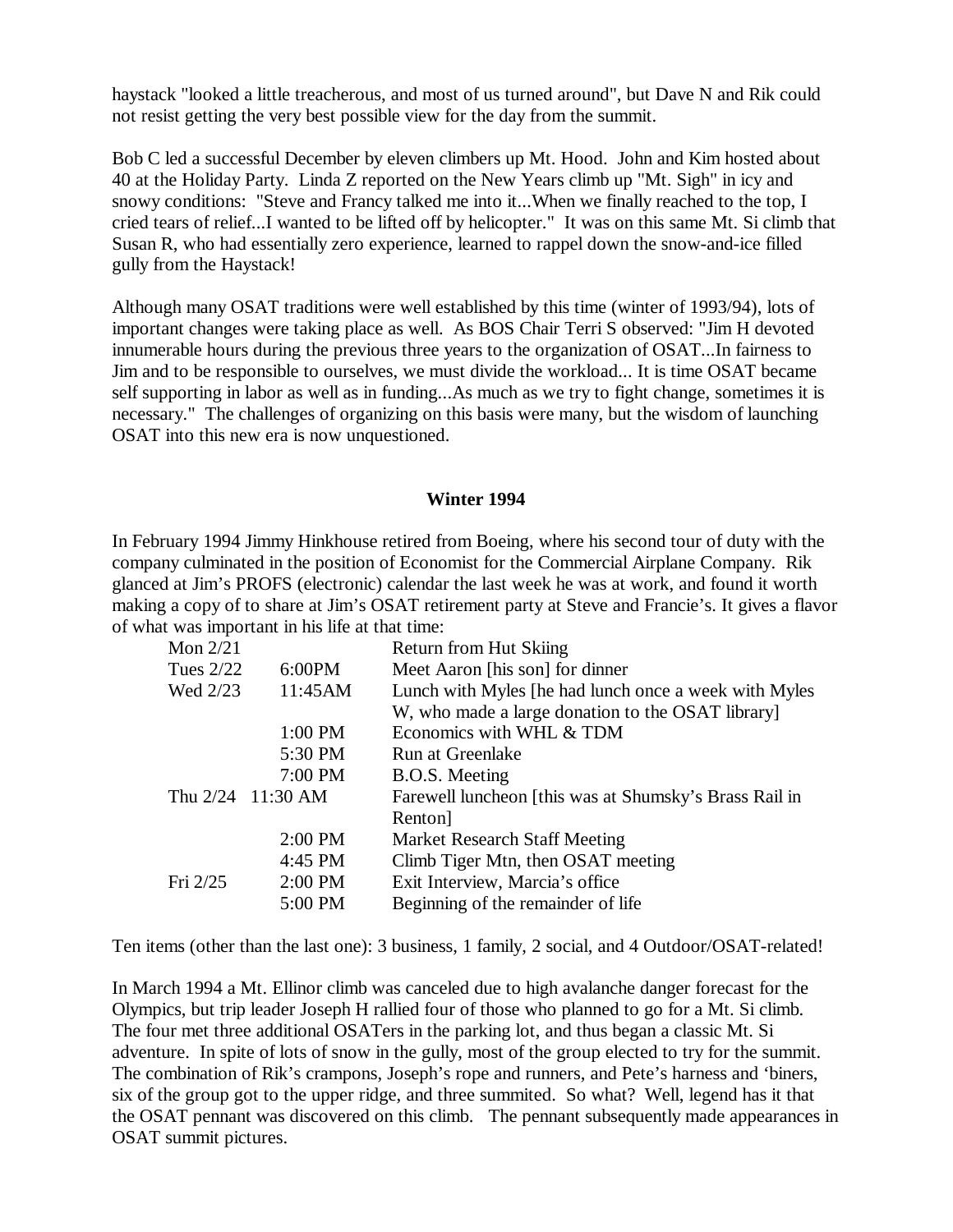At the March 1994 club meeting, the assembled membership approved a proposal to have the BOS (predecessor to the BOTS) develop and submit to the membership for approval a mission statement, documentation of traditions, and club bylaws. The club meeting protocol was also established, including "The Chair has the authority and responsibility to cut-off people if they exceed their allotted time limit. This is a tough job, but somebody has to do it. Therefore, just before the closing, there will be a round of applause for the Chair."

## **Early Spring 1994**

April 1994 marked OSAT's third birthday. As usual, the event was observed at the first Thursday meeting atop Tiger after Daylight Savings Time moved the meeting back from IHOP. About the same time Terri P began running 12-step study meetings atop Tiger on Tuesday evenings.

Dave N, and Doug H were elected from a field of five candidates to fill the unexpired terms of two BOS members who stepped down. Bob C stepped in as Chair of the BOS (not to become "Trusted" for another year!). The other members of the BOS were Steve S and Dave B. The club meeting day (second Wednesday of the month) was established at the April meeting, as was the decision to obtain a post office box. It was also at the April 1994 meeting that the OSAT Mission Statement was adopted: "To provide a clean and sober environment for members and friends of 12-step recovery groups to participate in outdoor and social events in the spirit of conservation, preservation, and ecology."

The 1994 climbing course was run out of Camp Long. There were about 35 students. The class instituted a weekly conditioning hike up Mt. Si on Saturdays with a meeting at the base of the Haystack.

Of course the fourth OSAT climbing season got into full swing with the arrival of spring. Among the April activities were a beginning rock climbing seminar led by Bob C attended by 12 eager rock jocks, followed later in the month by Bob's climb of Outer Space. Not to be outdone, the OSAT Women, led by Terri S, spent a beautiful day on the Leavenworth rock. Alpine hikes included a trip up the avalanche gully route on Granite Mountain in fog, and an especially memorable Sauk Mountain climb by a dozen OSATers. Those who were there will remember perfect conditions for step-kicking up the slope, fabulous views in every direction from the summit, Robin's dramatic self-belay at the top of the snow slope during the descent, and the victory celebration at the Mt. Baker Cafe's Duke Wayne Room in Concrete (now closed).

#### **Late Spring 1994**

At the May 1994 club meeting the search for a permanent meeting location was one topic of conversation. The meetings had been held at the Mercer Island Library, but regular scheduling of it was impossible. The club also voted to list the OSAT hot-line in the yellow pages and with directory assistance. The pennant scrapbook made its debut at the meeting, and paid membership was reported to be 66.

May climbing events included a trip led by Joseph to Monte Cristo. An anonymous contributor to the *Yodel* confided that "I was in an element of exposure I was not familiar with, but nevertheless summitted after a confidence-building belay was set up. In the end, the mystery climber gave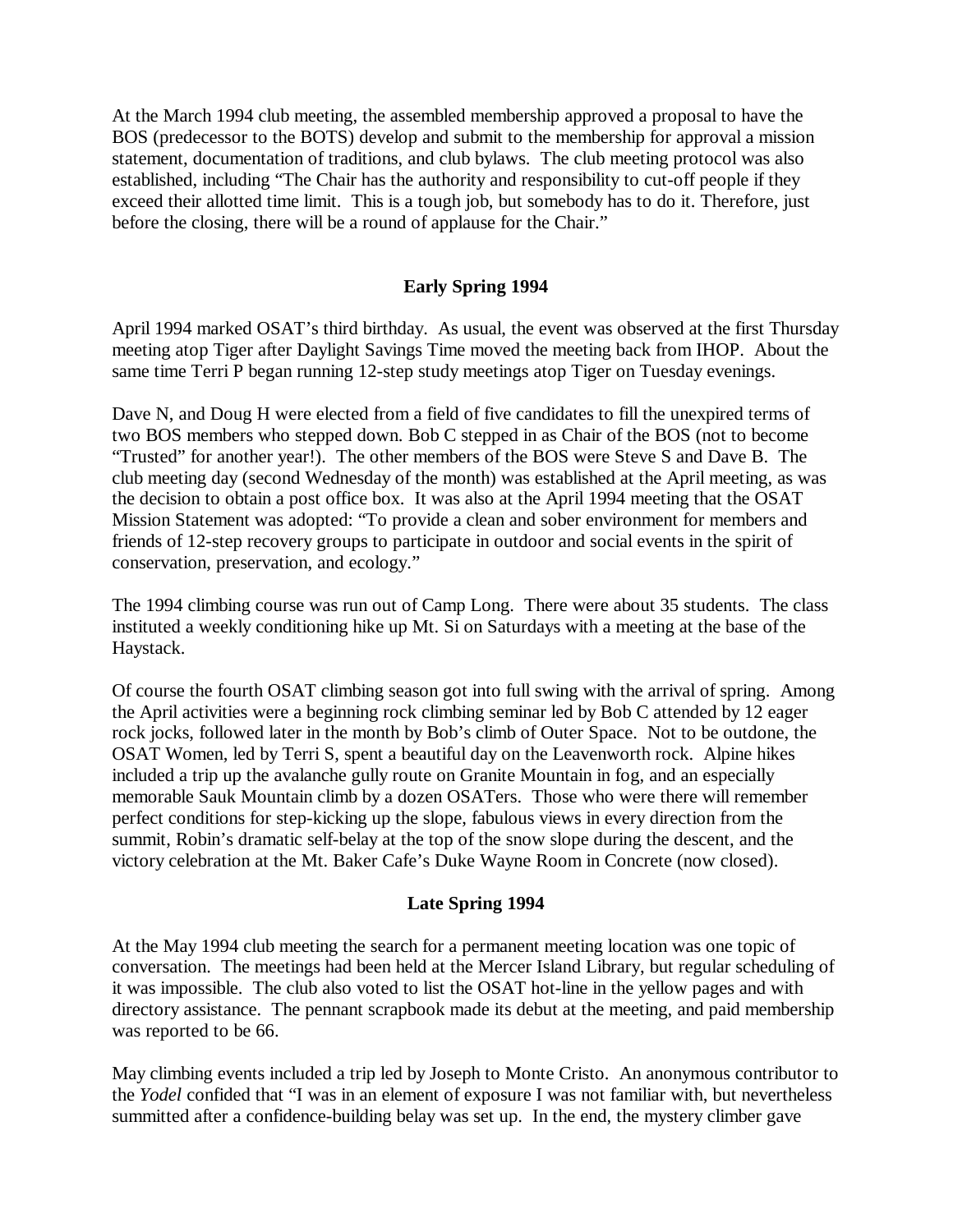thanks for another step toward confidence and trust in myself, others, and especially my Higher Power who works through others."

Steve S led a successful trip up Vesper on a beautiful day. Pam G extolled the glories of a wonderful glissade on which she characterized herself as wild woman, and the entire group had a glorious time.

Another climb was the Memorial Day assault on Mt. Stuart. Although it began as a multi-route rendezvous attempt, in the end we consolidated to a single group on the Cascadian Couloir route. After raining all night, half of the group elected to return home, an adventure in itself when the trail out of the valley couldn't be located and a classic Cascade bushwhack ensued. Although the mountain was covered in clouds, those who persevered reported steep snow, boulders, the rocky traverse, and blow-me-over wind made this a climb to remember. Jim, Rik, Bill L, Chris S, Rich P, and Ken M summited, while Shirley prepared a fire for the group's second night out. As one might expect, the best weather of the weekend was reserved for the trip out, on which we got a fabulous view of the mountain from Longs Pass. This was truly a memorable Memorial Day climb, and is one of the reasons Peak 6878 near Longs Pass was initially proposed as Hinkhouse Peak.

### **Early Summer 1994**

Pete S led a memorable McClellan Butte climb in June Bill L was scouting out the mountain as a paragliding launch site, Steve & Francie renewed wedding vows with a summit kiss. Ivar and Marina were in training, dashing to the summit in record time, and Robin K were also on the trip.

Rainier climbs that summer included a June Birthday Gratitude climb that started out with an emotional Camp Muir meeting involving 27 including sherpas. Pam G's first-hand account is filled with gratitude for Robert (with his yodels) and Terri S urging her on in spite of foot problems. Jimmy, Steve & Francie, Ivar & Marina, Tim, Scott, Winton, & Diane completed the 100% successful party. The first climbing course climb wasn't so lucky. The mountain had perfect summit weather on the 3rd and 5th, but on the 4th of July when the OSAT group got to the top of Disappointment Cleaver, wind and poor visibility turned the team around. There was satisfaction and pride, however, in making it 1000 feet higher on the route than RMI (or any other climbers) did that day! Later that week Bob C's group of Scott H, Hoot, Mike, Robin, Ken M, Charlie and Christian summited via the Emmons, and at the end of the month Shirley, Charlie A, and Dick W led students Gerald and Peder to the summit.

Jim H led the first OSAT climb of Little Tahoma. The group watched goats in the evening from their bivvy just below Meany Crest. A perfect day greeted them as they made their way up Fryingpan and Whitman Glaciers. A great summit photo was taken of Jim & Shirley, Dave N, Rod B, Dave N and Rik by Charlie A.

After leading a successful scramble to the top of Guye Peak in June (with Ken M, Bob McG, and Joe K), Joseph H hitched up with Terry P for the west face rock climb. On his 3rd trip up the route, perhaps Joseph got a little overconfident: I blew the move, and paid the price....The rest of this climb will always have a special place in his memory because of one very talented lady, Terri P, who provided first aid, descended alone to a bivvy site, then off the mountain the next morning to summon the aid needed to get Joseph off the mountain.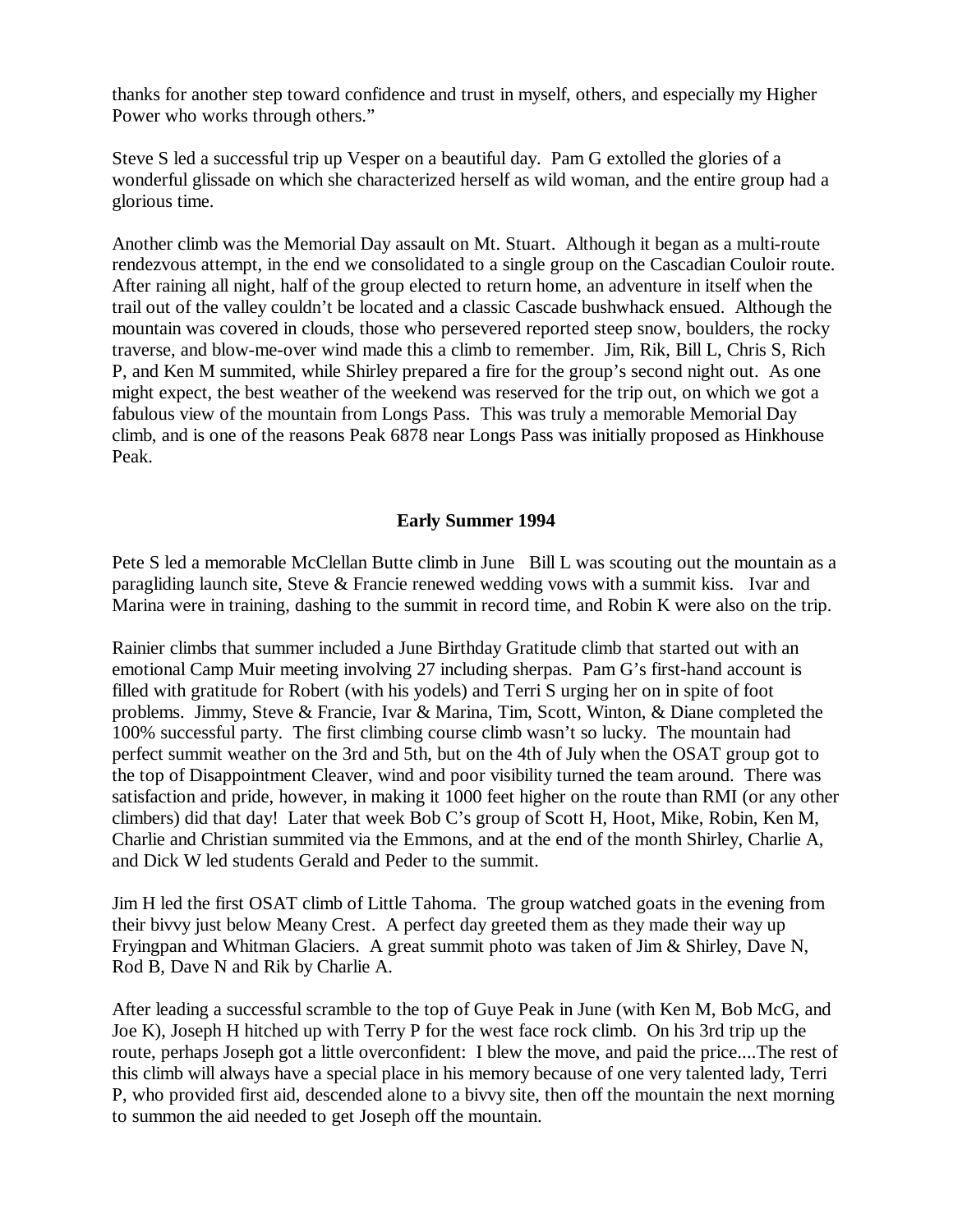# **Late Summer 1994**

At the July 1994 club meeting "Trusted" was added to the title of the Board of Servants, and the Activities Hotline was added to the Information Hotline. Regular monthly meetings moved to the Kennydale Memorial Hall in August, and paid membership passed the 100 mark. Bob C reported that over 20 of the graduates of the 1994 climbing course summited Rainier. In October a committee presented a set of bylaws to the club.

Planning was well underway for OSAT's next international climbing trip, the 1995 OSAT Kilimanjaro Expedition. Climbers sponsored a fund raiser breakfast atop Mt. Si in August, and sold t-shirts to raise funds. The club also voted a support donation to the expedition.

Jim, Charlie A, and Hoot reported on their epic climb of Mt. Jefferson in Oregon. The rotten summit pyramid was frightening. "It was like climbing a pile of books...the worst rock I've ever seen. And steep!" An attempt to see more of the mountain by taking a different way down unexpectedly led to a long day, with the trio returning to camp just before midnight.

A team of 12 OSAT runners was joined by a support crew for the Mt. Rainier to Ocean Shores Relay, which will be remembered for the fierce competition between the OSAT harriers and the all-women squad from the Los Angeles Police Department. When Dick W revealed he'd lived in Seattle for 25 years, her reply was Wow, that's as long as I've been alive! In spite of Dick's best efforts, the lead changed hands on this leg and the OSAT team was unable to catch the LA beauties. Nevertheless, OSAT finished in under 24 hours, and had a wonderful time!

Terri S completed the Wonderland Trail circuit in six days, struggling against loneliness, fear, and fatigue. She was nearly swept away crossing a flooded river, met a bear who, to her astonishment, had no fear of her, faced hallucinations and an upset tummy, but in the end persevered and completed the trek eager to try it again.

Jim H was enjoying his retirement to the fullest, as he reported on scores of climbs that summer with one, two, three, or a dozen other OSATers. The list of peaks was prodigious: Jefferson and Hood in Oregon, Stuart, Bonanza, Thompson, Olympus, Red, Merchant, Brothers, Copper and Iron, Lundin, Chair, Hawkins and Esmerelda, Ingalls, Chickamin, Baker, Shuksan, and twice each on the Tooth, Sloan, and Red. And those are just some of the ones he summited! There was also the usual list of weather disappointments including Rainier and the Tooth (twice each), Brothers, and Chiwawa. He capped off August with a trip to Montana and Wyoming to summit Granite Peak (highest in the state), and an attempt the Exum route on Grand Teton with Shirley which was frustrated when it started snowing at the rope-up point.

Many of the participants remember aspects of these climbs fondly as the last summer we climbed with Jim. Among them was the memorable Granite Peak climb: the pika who shared our camp, Jim fishing in Avalanche Lake, Jim startling some sheep at the col and scaring them away before Shirley and Rik got there, the chimney near the summit where we got our first 13,000 ft elevation rock climb during which Shirley pulled a basketball-size boulder off the mountain, and the Sound of Music descent through the alpine meadows on the way out.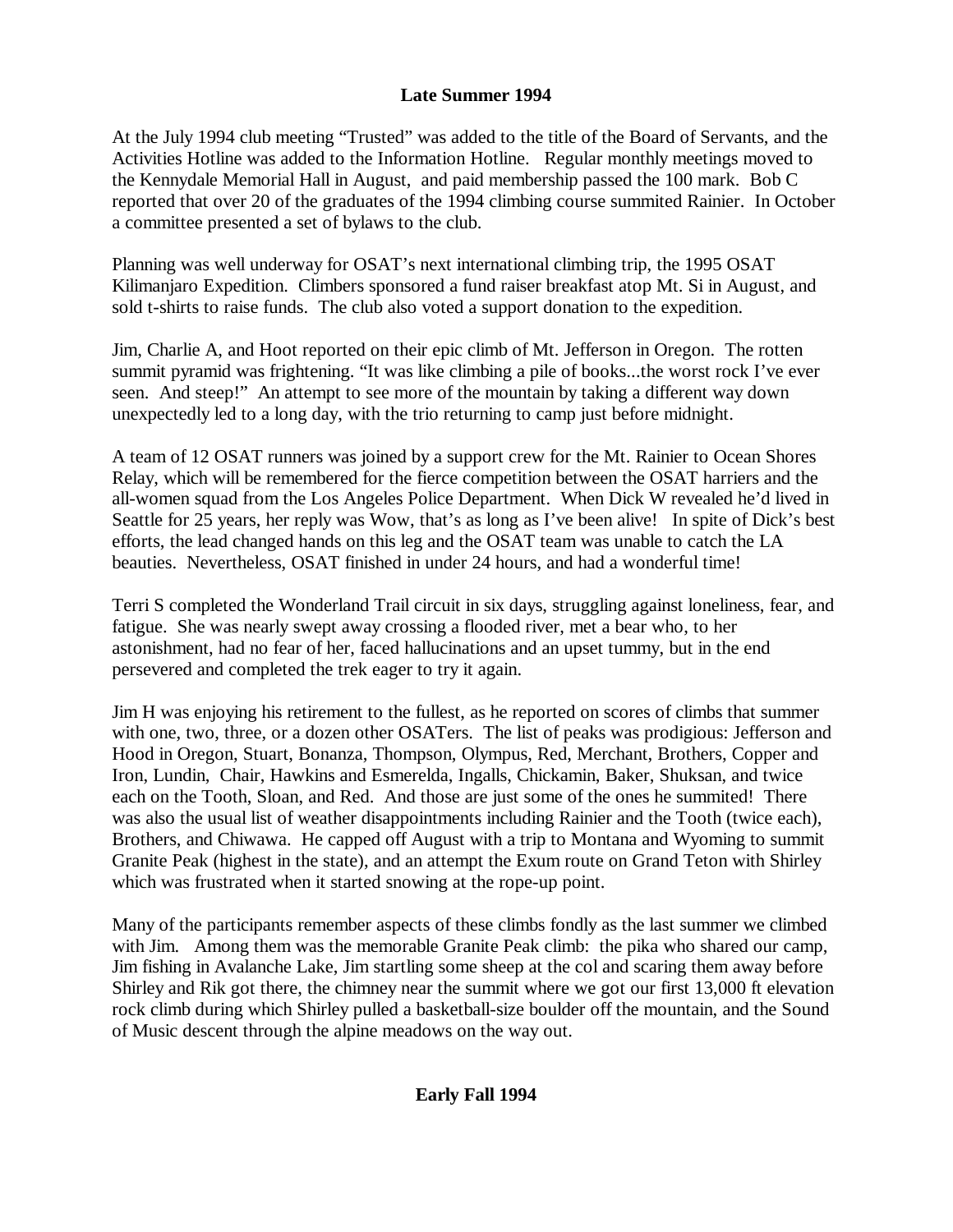The 1994 car camp was held in good weather -- probably the last such weather we enjoyed at the Mountain Loop location for this event! Over 50 attended. We shared the Red Bridge campground with some candidates for one or more of our programs, but that didn't get in the way of four meetings: one each on gratitude, relationships, spirituality, and Mt. Dickerman! The Dickerman hike fielded a 4 year old Eric N, and this may have been Riley K's (age 3) first campout. One memorable OSAT moment, imitated but never topped to my knowledge, occurred on the summit of Dickerman. Before the meeting got started, someone asked an innocent passerby to take a picture of our group with the pennant. Little did he know he soon would be demonstrating his photographic abilities with ELEVEN cameras laid out in a row on the ground. Other objectives that weekend included the ice caves, Monte Cristo town site, Del Campo, Goat Lake, Pilchuck, and Lake 22. Who says we gotta stick together?

A couple of weeks later 16 summited St. Helens (the last time many of the participant will go up in the fall!) for a memorable meeting, capped off with the launch of the Linda Z memorial balloon. She had just left for SE Asia for God-knew-how-long before we would see her again.

OSAT was well represented at a Lake Annette trail work party sponsored by Washington Trails Association -- our first participation in this worthwhile giving back to the trails we use. We all left our marks in little improvements, many of which are still there today for us and others to enjoy.

In November, Rik and Lisa were elected to join Steve S, Dave N, and Doug H on the BOTS. Retiring members Bob C and Dave B were thanked for their leadership throughout the first full terms of the club administrative body.

# **Late Fall 1994**

The year 1994 closed out with the typical end-of-season activities at OSAT. Kim G hosted the Halloween party: particularly memorable costumes included Bob C as a cow, and Bob and Lisa walking backwards all night! Shirley R was honored with the 1984 OSAT Service Award at the car camp (this was before we started having Gratitude Dinners), the traditional Thanksgiving Day Mt. Si appetite builder featured nearly 40 participants, and we again tested the loading capacity of the Arvidson house at the Holiday Extravaganza.

The OSAT bylaws were adopted, providing a formalization of the structure of the club. Charlie A organized the 1995 climbing course committee. Monthly club meetings were held at Sunset Elementary School in Issaquah during this period, and 12-step meetings were coordinated by Ivar, Steve, and Francie.

Climbing activities included Shirley and Bob C leading Pete S and Robin up the Tooth on one of those magical autumn days of '94 (fall palette, perfect temperature, blue sky, panoramic view) sound familiar? The planned Mt. Hood climb in December had to be canceled, but Dave N led an outstanding consolation climb of a eleven OSATers up Granite Mountain using all manner of means: hiking, snowshoeing, skiing, crampons. Above the trees the wind was howling and snow was blowing like fire hoses through breaks in the cornices, but half the group persevered up to the lookout.

Terri S and Jim made a journey to Mexican volcanoes Popocatapetl and Izztaccihuatl. Terri confided "The climbing ... was not technically difficult, but staying upright at 17,900' was more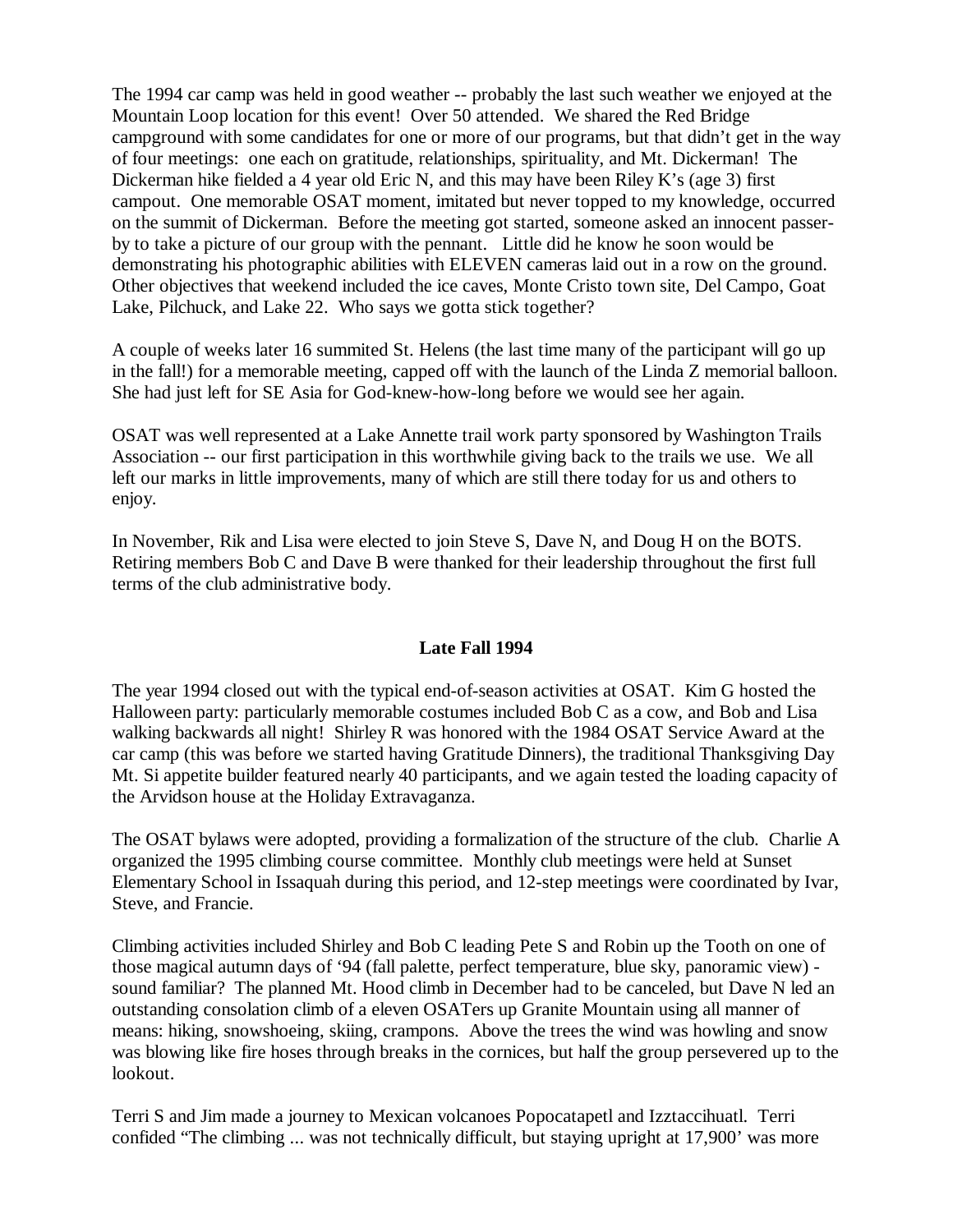challenging than I had anticipated." One of the highlights was the stay at the lodge at Tlamacas, a climbers Mecca filled with enthusiasts from around the world, each with a full repertoire of stories. This was a warm-up for the big February 1995 OSAT Kilimanjaro Expedition. Needless to say many OSATers started the winter of 94/95 with extra incentive to keep in shape, as they pondered how their bodies would cope at elevations above 19,000 feet!

#### **Winter 1995**

The year 1995 began with a snowshoe trip to Lake Annette in which 10 OSAT members and friends plus China the dog joined Shirley R. Several attending were first timers (Ed, Sandy, and Allison), and the group enjoyed crystal clear skies, but a biting wind at the lake.

The fourth annual snowcave trip featured one cave large enough to accommodate the 15 who attended the AA Meeting in a Snowcave. (In most later years the group got too large to have the meeting in one of the snow caves.) Even claustrophobic Winton soon saw the advantage of abandoning his tent, out in the wind, for the snug and silent protection of the cave. As usual, Tom M won the IISA (Institute of Igloo and Snowcave Architects) award for the most functional and aesthetic survival structure.

The First OSAT Kilimanjaro trip left for its big adventure, sixteen strong under Jimmy's able leadership!! The memories lived on for many years, in part because of the rare "Kilamanjaro" misprint t-shirts. The 1995 climbing course got under way under Charlie A's able leadership. Seminars that year were held at the Camp Long meeting hall.

#### **Early Spring 1995**

Jambo, Habari?, Mzuri, sana!. Swahili filled the air as OSAT embarked on its first adventure to Africa in 1995. Sixteen OSATers accepted the six-day challenge of Africa's highest peak (19,340'). Fabulous views, trekking through jungle, pouring rain on the approach to Horombo Huts at 12,200', friendly guides and porters, Doug's lost luggage catching up to him on the mountain, t-shirt trading with other climbers: Kilimanjaro has it all. To everyone's disappointment, No Problem Winluck, the chief guide, insisted on splitting the group at Kibo Hut (15,400') for the summit attempt. In the end, thirteen made Gilman's Point on the crater rim, and eight reached Uhuru -- the true summit, in beautiful weather which Winluck attributes to the OSAT ritual he joins in to share, beginning every day with the Serenity Prayer. This OSAT 1995 Kilimanjaro Expedition included Jim, Steve and Francy, Hoot and Nancy, Bob and Lisa (prenuptials) Charlie A, Doug H, Robert T, Bill L, Cherie, Pam, Britt, CC and Mike S. More African adventures shared by the group included wildlife safaris, and relaxation on the beach at Zanzibar. Robert, Charlie, and Jim also made an attempt on Mt. Kenya.

Meanwhile, back in the Pacific Northwest, OSATers were helping construct the boardwalk at Snag Flats on the Mt. Si trail. Eight members showed up for the DNR's Walk the Plank event, hauling the timbers up the first two miles of trail. Naturally, this wasn't enough for most of the group, so the continued on in snow flurries to the summit.

Of course every OSAT hike isn't necessarily an epic international adventure or a selfless volunteer project. Kim G offered a beautiful picture of spring creeping cautiously into the Northwest with her description of a weekly hike up Tiger. "Slowly at first, our steps search for footing that seems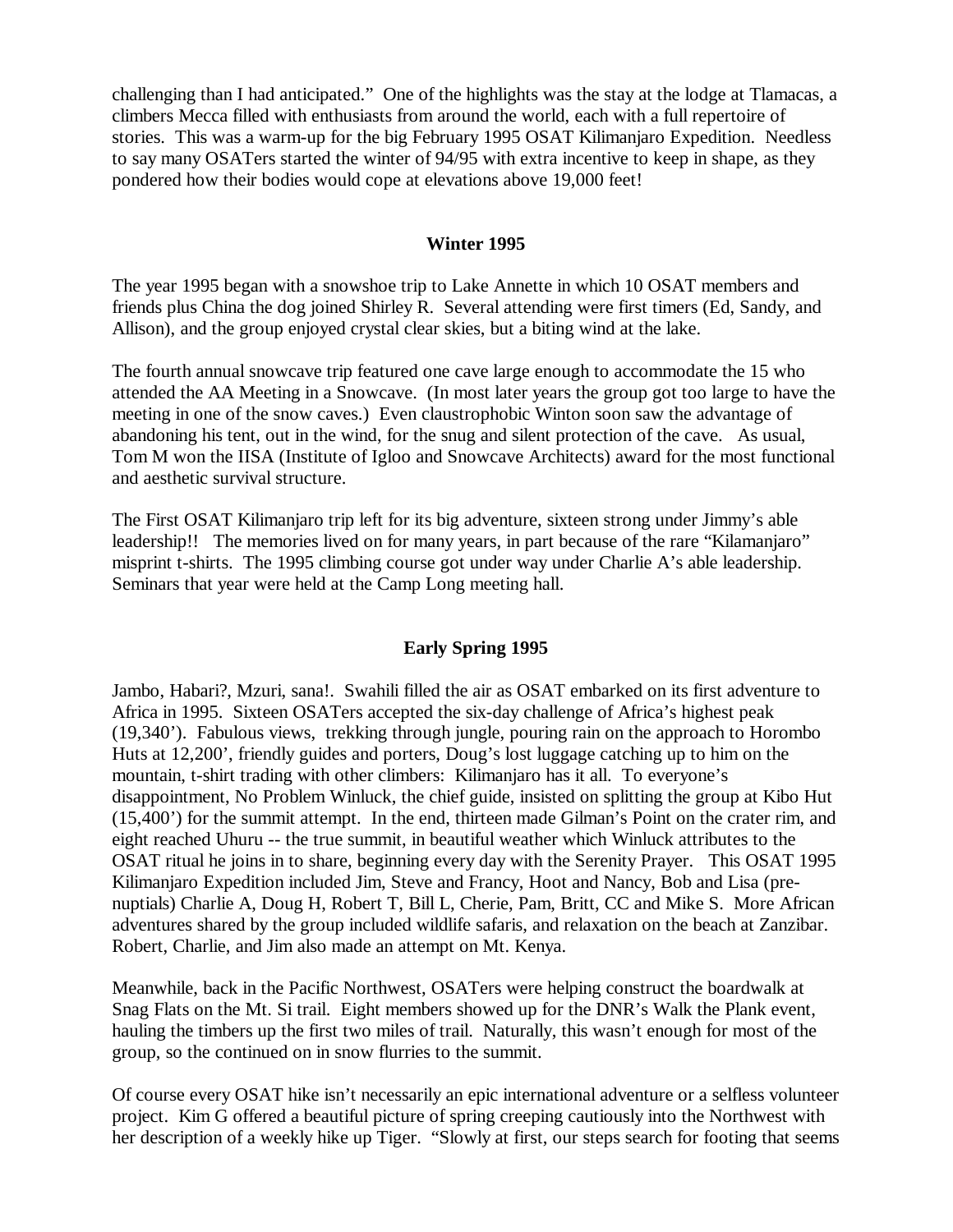unsure, but we're happy and laugh puffs of breath in the cool morning moisture...Deep mud baths suck on our boots...This climb is good. Life is good... The top never comes soon enough, but like a promise shares a secret of beauty and scenery that many shall never feel...Rainier standing guard ... Bear hugs and laughs... Thank you God for this tiny hill where life and you converge! Thanks for the people and paths you've set upon our Earth and most of all God, thanks for OSAT." Thanks, Kim!

Pam G blessed the *Yodel* with her analysis of Hugging is Healthy. Among the many characteristics cited by Pam, she noted that Hugging is all natural: It is organic, naturally sweet...reduces stress, cures depression, has no unpleasant side effects... it is theft proof, nontaxable, non-polluting, and fully returnable. Her conclusion: Hugging is practically perfect!

### **Late Spring 1995**

*May 1995 was the watershed moment in OSAT history. The tragic death of its founder, Jimmy Hinkhouse, and two other OSATers, Scott Hall and Tom Downey, tested the strength of our relationships to each other and to the group as a whole. Would OSAT survive without the physical presence of the central personality who brought us together? It was a question that weighed heavily during OSAT's period of mourning. What follows are excerpts from the memorial issue of the Yodel, filled with many tributes and recollections after the loss of the 1995 OSAT Denali Expedition; those in italics are inspirations quoted by friends from other sources.* 

- O *I look to the mountains, from whence cometh my strength. Issiah*
- O I went home...believing I could climb over any obstacle. That was what Jimmy taught me.
- O Thank you, Jimmy, for teaching me about the magic and spirituality of the mountains, for sharing your own spirituality and helping mine grow.
- O Jim Thank you for bringing OSAT to life and giving a new way of life to so many. Thank you for all your encouragement...we are on the same trail and will be climbing always.
- O Running into Jim and OSAT four years ago on Pilchuck is proof positive of a higher power in action.
- O I will always think of Jim when I read the promises.
- O *This is the way I find the most of life and the most truth about myself. My understanding of life is definitely shaped by mountaineering. Voytek Kurtyka*
- O By knowing Jim...I got to know myself just a little bit better...He will be missed not only in my heart, but in a part of me I never knew I possessed.
- O I know that your spirits will push me up the trails and follow me down the tracks I turn.
- O My mother ...prayed that God would put men in my life that would be a positive influence. I believe Jim was one of those men.